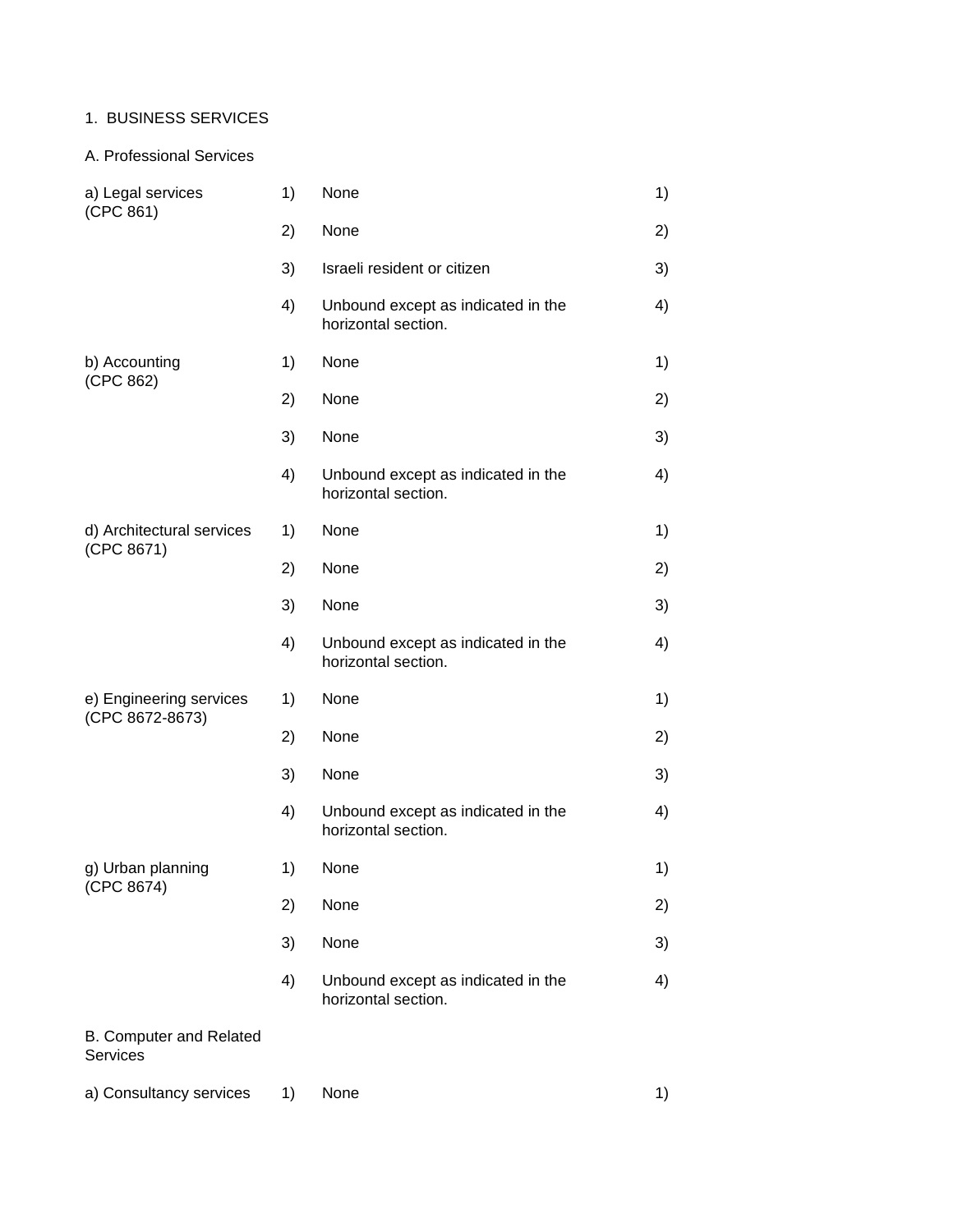| related to the installation of<br>hardware<br>(CPC 841) | 2) | None                                                      | 2) |
|---------------------------------------------------------|----|-----------------------------------------------------------|----|
|                                                         | 3) | None                                                      | 3) |
|                                                         | 4) | Unbound except as indicated in the<br>horizontal section. | 4) |
| b) Software implementation 1)                           |    | None                                                      | 1) |
| services<br>(CPC 842)                                   | 2) | None                                                      | 2) |
|                                                         | 3) | None                                                      | 3) |
|                                                         | 4) | Unbound except as indicated in the<br>horizontal section. | 4) |
| c), d) Data processing and 1)                           |    | None                                                      | 1) |
| database services<br>(CPC 843 excluding 84330) 2)       |    | None                                                      | 2) |
|                                                         | 3) | None                                                      | 3) |
|                                                         | 4) | Unbound except as indicated in the<br>horizontal section. | 4) |
| F. Other Business Services                              |    |                                                           |    |
| a) Advertising                                          | 1) | None                                                      | 1) |
| (CPC 871)                                               | 2) | None                                                      | 2) |
|                                                         | 3) | None                                                      | 3) |
|                                                         | 4) | Unbound except as indicated in the<br>horizontal section. | 4) |
| b) Market research and                                  | 1) | None                                                      | 1) |
| public opinion<br>(CPC 864)                             | 2) | None                                                      | 2) |
|                                                         | 3) | None                                                      | 3) |
|                                                         | 4) | Unbound except as indicated in the<br>horizontal section. | 4) |
| c) Management consulting                                | 1) | None                                                      | 1) |
| (CPC 865-866)                                           | 2) | None                                                      | 2) |
|                                                         | 3) | None                                                      | 3) |
|                                                         | 4) | Unbound except as indicated in the                        | 4) |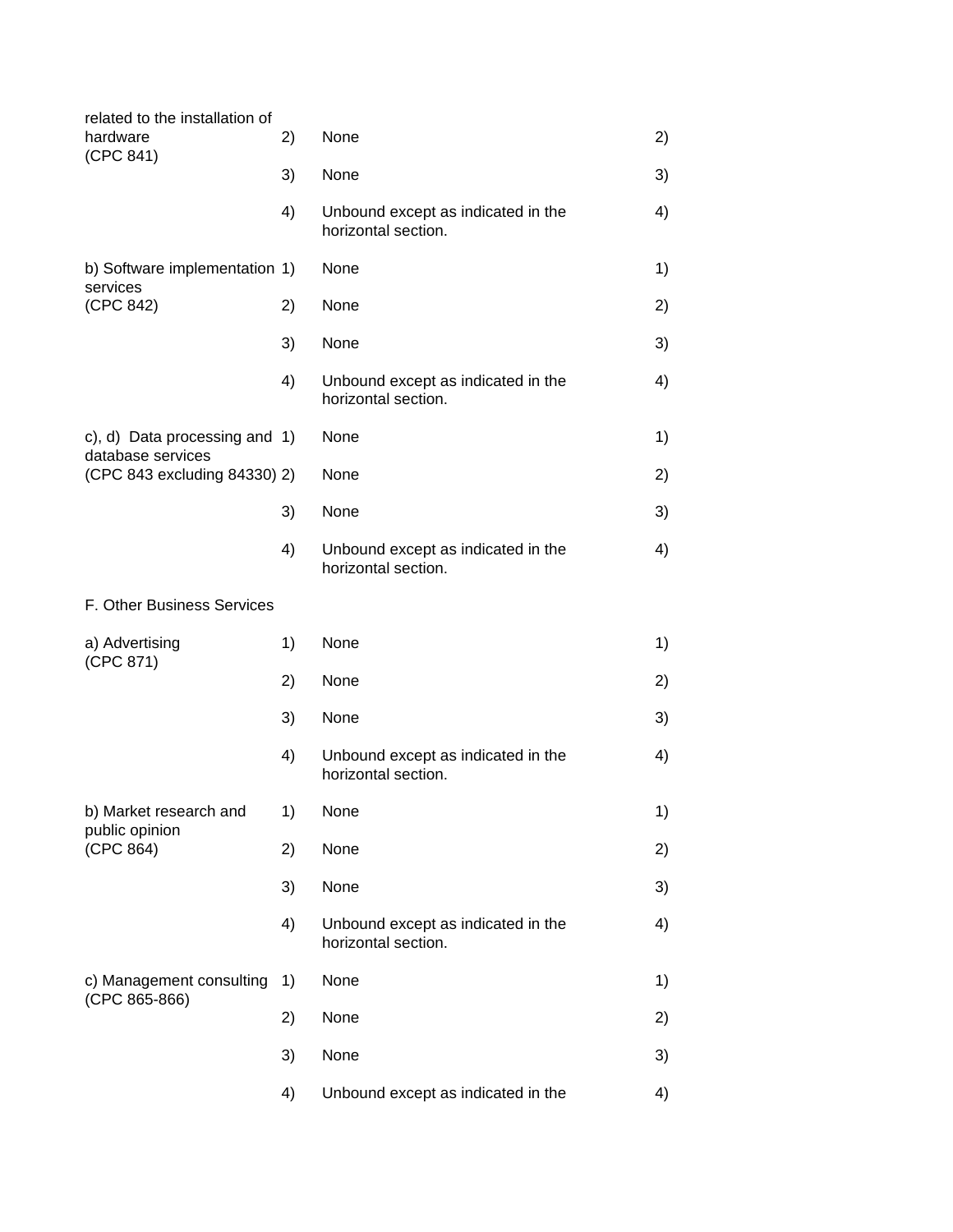## horizontal section.

| h) Services incidental to<br>mining and oil-field | 1) | Unbound*                                                                                                                          | 1) |
|---------------------------------------------------|----|-----------------------------------------------------------------------------------------------------------------------------------|----|
|                                                   | 2) | Unbound*                                                                                                                          | 2) |
|                                                   | 3) | None                                                                                                                              | 3) |
|                                                   | 4) | Unbound except as indicated in the<br>horizontal section.                                                                         | 4) |
| k) Placement and supply                           | 1) | Unbound                                                                                                                           | 1) |
| services of personnel -<br>domestic market only   | 2) | Unbound                                                                                                                           | 2) |
| (CPC 872)                                         | 3) | None                                                                                                                              | 3) |
|                                                   | 4) | Unbound except as indicated in the<br>horizontal section.                                                                         | 4) |
| m) Related scientific and                         | 1) | None                                                                                                                              | 1) |
| technical consulting<br>services                  | 2) | None                                                                                                                              | 2) |
| (CPC 8675)                                        | 3) | None                                                                                                                              | 3) |
|                                                   | 4) | Unbound except as indicated in the<br>horizontal section.                                                                         | 4) |
| p) Photographic services                          | 1) | None                                                                                                                              | 1) |
| (CPC 875)                                         | 2) | None                                                                                                                              | 2) |
|                                                   | 3) | None                                                                                                                              | 3) |
|                                                   | 4) | Unbound except as indicated in the<br>horizontal section.                                                                         | 4) |
| 2. COMMUNICATION<br><b>SERVICES</b>               |    |                                                                                                                                   |    |
| A., B. Postal/Courier                             | 1) | None                                                                                                                              | 1) |
| <b>Services</b><br>(CPC 75111-2 and 7512)         | 2) | Unbound*                                                                                                                          | 2) |
| Above 500g per addressed<br>item                  | 3) | None                                                                                                                              | 3) |
|                                                   | 4) | Unbound except as indicated in the<br>horizontal section.                                                                         | 4) |
| C. Telecommunication<br><b>Services</b>           | 1) | The existing monopoly's exclusive rights in<br>domestic Telecommunication services and<br>infrastructure mentioned in paragraphs: |    |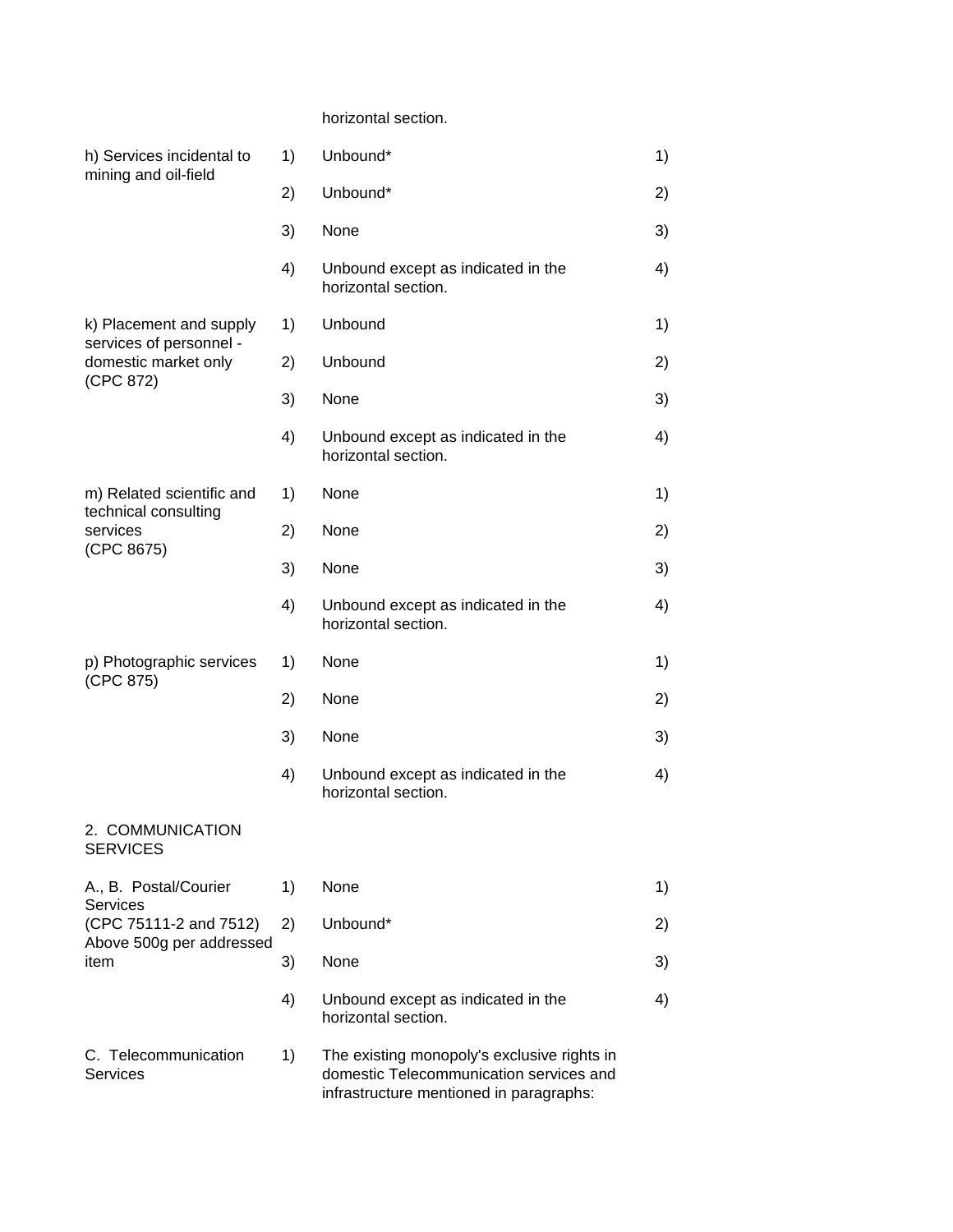|                                                                   |    | a(I), a(III), b, c, f, g, will terminate not later<br>than the year 2001. The government will<br>publish the rules and regulatory policy<br>regarding the way of opening the above<br>mentioned to competition in the future.                                                                                                                                                                                                                                                                                  |    |
|-------------------------------------------------------------------|----|----------------------------------------------------------------------------------------------------------------------------------------------------------------------------------------------------------------------------------------------------------------------------------------------------------------------------------------------------------------------------------------------------------------------------------------------------------------------------------------------------------------|----|
|                                                                   | 2) | The government issued two licenses to<br>two operators that won a tender issued by<br>the<br>government for the operation of<br>international services in addition to those<br>offered by the present operator (BEZEQ<br>International, which is a fully (100%)<br>subsidiary of BEZEQ - the local PTT). The<br>companies have exclusivity until 1.1.2002<br>and the government will reexamine its<br>policy regarding further competition in the<br>field of international services towards the<br>year 2001. |    |
|                                                                   |    | Foreign investment                                                                                                                                                                                                                                                                                                                                                                                                                                                                                             |    |
|                                                                   |    | (a) No limitation on foreign ownership for<br>value-added service providers.                                                                                                                                                                                                                                                                                                                                                                                                                                   |    |
|                                                                   |    | (b) 74% foreign ownership permitted in<br>international service providers.                                                                                                                                                                                                                                                                                                                                                                                                                                     |    |
|                                                                   |    | (c) 80% foreign ownership permitted in<br>wireless service providers.                                                                                                                                                                                                                                                                                                                                                                                                                                          |    |
| a) Voice telephone<br>services<br>(CPC 7521)                      | 1) | Only through network of Bezeq, the Israel<br>Telecommunications Corp. Ltd.                                                                                                                                                                                                                                                                                                                                                                                                                                     | 1) |
|                                                                   | 2) | None                                                                                                                                                                                                                                                                                                                                                                                                                                                                                                           | 2) |
| (i) Public voice telephone:<br>- wire-based<br>- facilities based | 3) | Reserved to Bezeq, the monopoly supplier:<br>foreign equity participation in Bezeq is<br>permitted.                                                                                                                                                                                                                                                                                                                                                                                                            | 3) |
| - local/long distance#1                                           | 4) | Unbound except as indicated in horizontal<br>section                                                                                                                                                                                                                                                                                                                                                                                                                                                           | 4) |
| (ii) Public voice telephone:                                      | 1) | Only through network of three operators                                                                                                                                                                                                                                                                                                                                                                                                                                                                        | 1) |
| - wire-based                                                      | 2) | None                                                                                                                                                                                                                                                                                                                                                                                                                                                                                                           | 2) |
| - facilities based<br>- International                             | 3) | Reserved to three operators. 74% foreign<br>ownership permitted in international service<br>providers                                                                                                                                                                                                                                                                                                                                                                                                          | 3) |
|                                                                   | 4) | Unbound except as indicated in horizontal<br>section                                                                                                                                                                                                                                                                                                                                                                                                                                                           | 4) |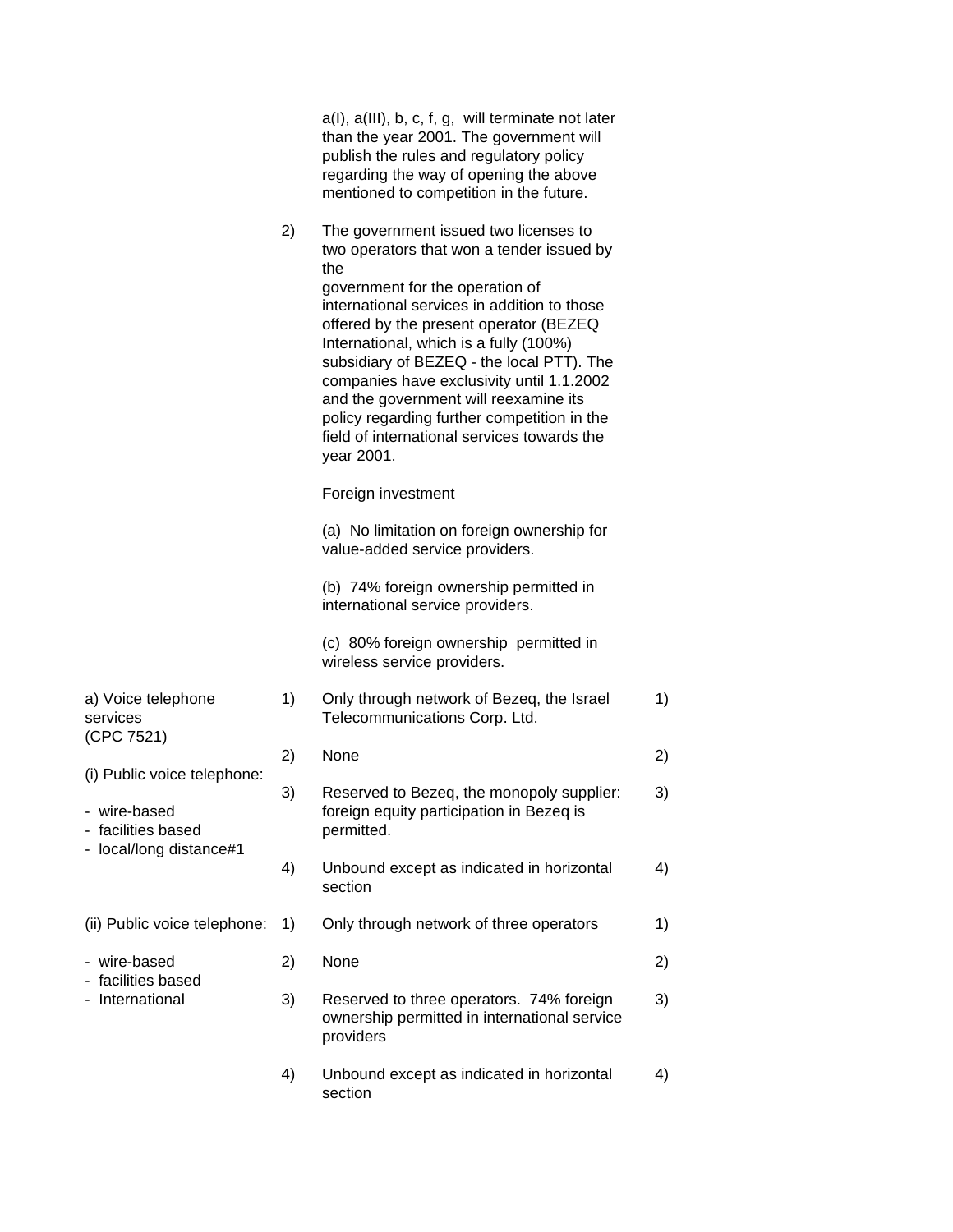| (iii) Public voice telephone:                                   | 1) | None, but by using Bezeq's network, or by<br>using licensees own network.                                                              | 1) |
|-----------------------------------------------------------------|----|----------------------------------------------------------------------------------------------------------------------------------------|----|
| - local/long distance<br>radio-based                            | 2) | None                                                                                                                                   | 2) |
|                                                                 | 3) | Local partner required; no more than 80%<br>of shares may be owned by a foreign<br>entity.                                             | 3) |
|                                                                 | 4) | Unbound except as indicated in horizontal<br>section                                                                                   | 4) |
| (iv) Non-public voice<br>telephone: closed user                 | 1) | Only through Bezeq's network                                                                                                           | 1) |
| groups and private<br>networks                                  | 2) | None                                                                                                                                   | 2) |
| - Local/long-distance                                           | 3) | Resale of excess capacity is not permitted,<br>must be point-to-point without any<br>transmission to a third party.                    | 3) |
|                                                                 | 4) | Unbound except as indicated in horizontal<br>section                                                                                   | 4) |
| b) Packet-switched data<br>transmission (CPC 7523)              | 1) | Only through network of Bezeq                                                                                                          | 1) |
| and                                                             | 2) | None                                                                                                                                   | 2) |
| c) Circuit-switched data<br>transmission services<br>(CPC 7523) | 3) | Only through network of Bezeq. Foreign<br>equity participation in Bezeq is permitted.                                                  | 3) |
| - Local, Long distance                                          | 4) | Unbound except as indicated in horizontal<br>section                                                                                   | 4) |
| c) Circuit-switched data<br>transmission services<br>(CPC 7523) | 1) | Only by using three operator's and IBS<br>licensees' network.                                                                          | 1) |
| - International                                                 | 2) | None                                                                                                                                   | 2) |
|                                                                 | 3) | Only by using three operator's and IBS<br>licensees' network. 74% foreign<br>ownership permitted in international service<br>providers | 3) |
|                                                                 | 4) | Unbound except as indicated in horizontal<br>section                                                                                   | 4) |
| f) Facsimile services<br>$(CPC 7521 + 7529)$                    | 1) | Only through network of Bezeq                                                                                                          | 1) |
| - Local, Long distance                                          | 2) | None                                                                                                                                   | 2) |
|                                                                 | 3) | Only through network of Bezeq. Foreign                                                                                                 | 3) |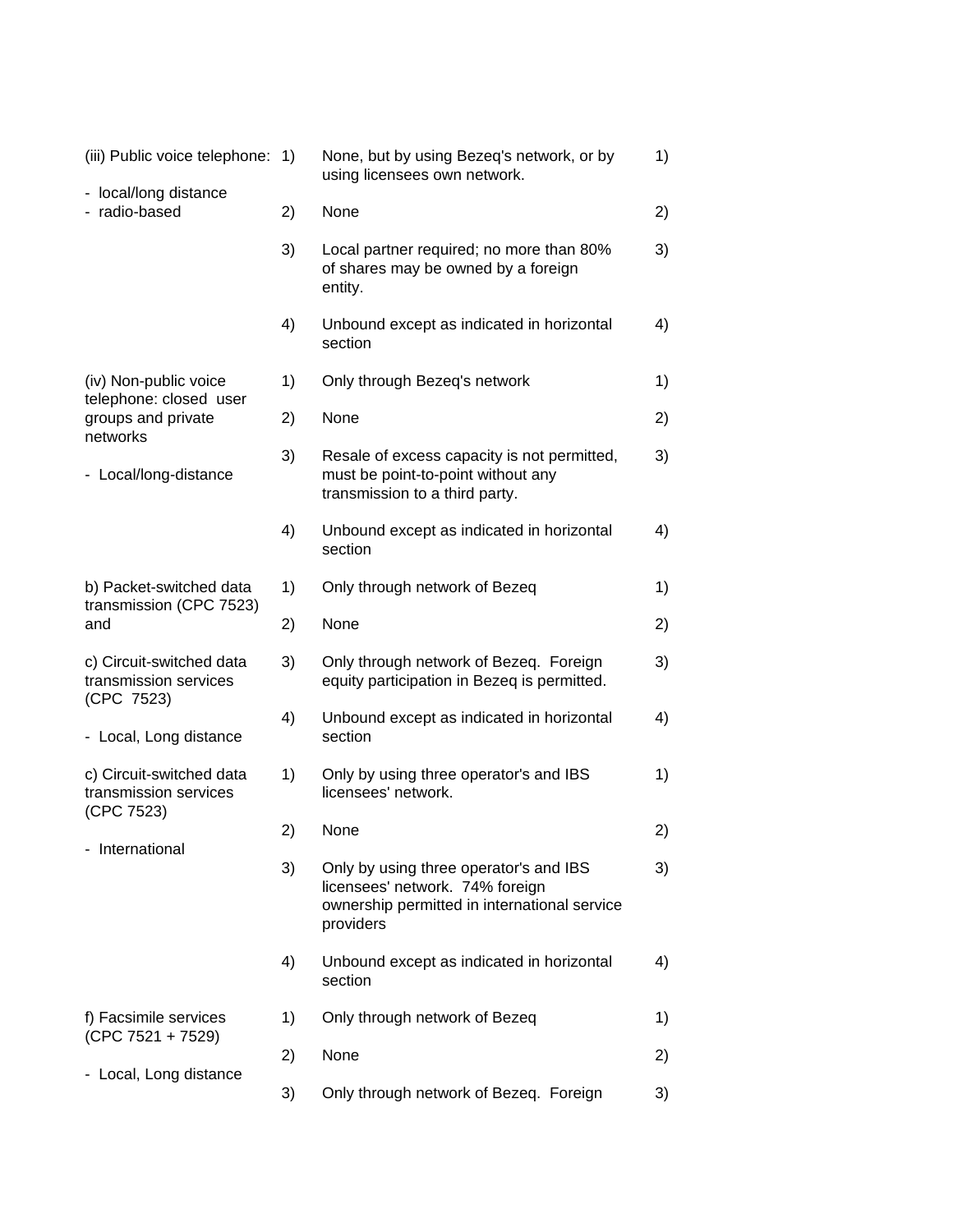equity participation in Bezeq is permitted.

|                                                                           | 4) | Unbound except as indicated in horizontal<br>section                                                                                   | 4) |
|---------------------------------------------------------------------------|----|----------------------------------------------------------------------------------------------------------------------------------------|----|
| f) Facsimile services<br>$(CPC 7521 + 7529)$                              | 1) | None                                                                                                                                   | 1) |
|                                                                           | 2) | None                                                                                                                                   | 2) |
| - International                                                           | 3) | None                                                                                                                                   | 3) |
|                                                                           | 4) | Unbound except as indicated in horizontal<br>section                                                                                   | 4) |
| g) Private-leased circuit<br>services                                     | 1) | Only through Bezeq's network                                                                                                           | 1) |
| $(CPC 7522 + 7523)$                                                       | 2) | None                                                                                                                                   | 2) |
| - Non-voice<br>- Local/long-distance<br>- for public or non-public<br>use | 3) | Only through circuits leased from Bezeq.<br>Foreign equity participation in Bezeq is<br>permitted.                                     | 3) |
|                                                                           | 4) | Unbound except as indicated in horizontal<br>section                                                                                   | 4) |
| g) Private-leased circuit<br>services (CPC 7522 +<br>7523)                | 1) | Only by using three operators' and IBS<br>licensees' network.                                                                          | 1) |
| Non-voice                                                                 | 2) | None                                                                                                                                   | 2) |
| - for public or non-public<br>use<br>- International                      | 3) | Only by using three operators' and IBS<br>licensees' network. 74% foreign<br>ownership permitted in international service<br>providers | 3) |
|                                                                           | 4) | Unbound except as indicated in horizontal<br>section.                                                                                  | 4) |
| o) Other                                                                  | 1) | None                                                                                                                                   | 1) |
| (i) Paging services                                                       | 2) | None                                                                                                                                   | 2) |
|                                                                           | 3) | None                                                                                                                                   | 3) |
|                                                                           | 4) | Unbound except as indicated in horizontal<br>section.                                                                                  | 4) |
| (ii) Satellite services:<br>voice and data                                | 1) | None                                                                                                                                   | 1) |
|                                                                           | 2) | None                                                                                                                                   | 2) |
|                                                                           | 3) | None                                                                                                                                   | 3) |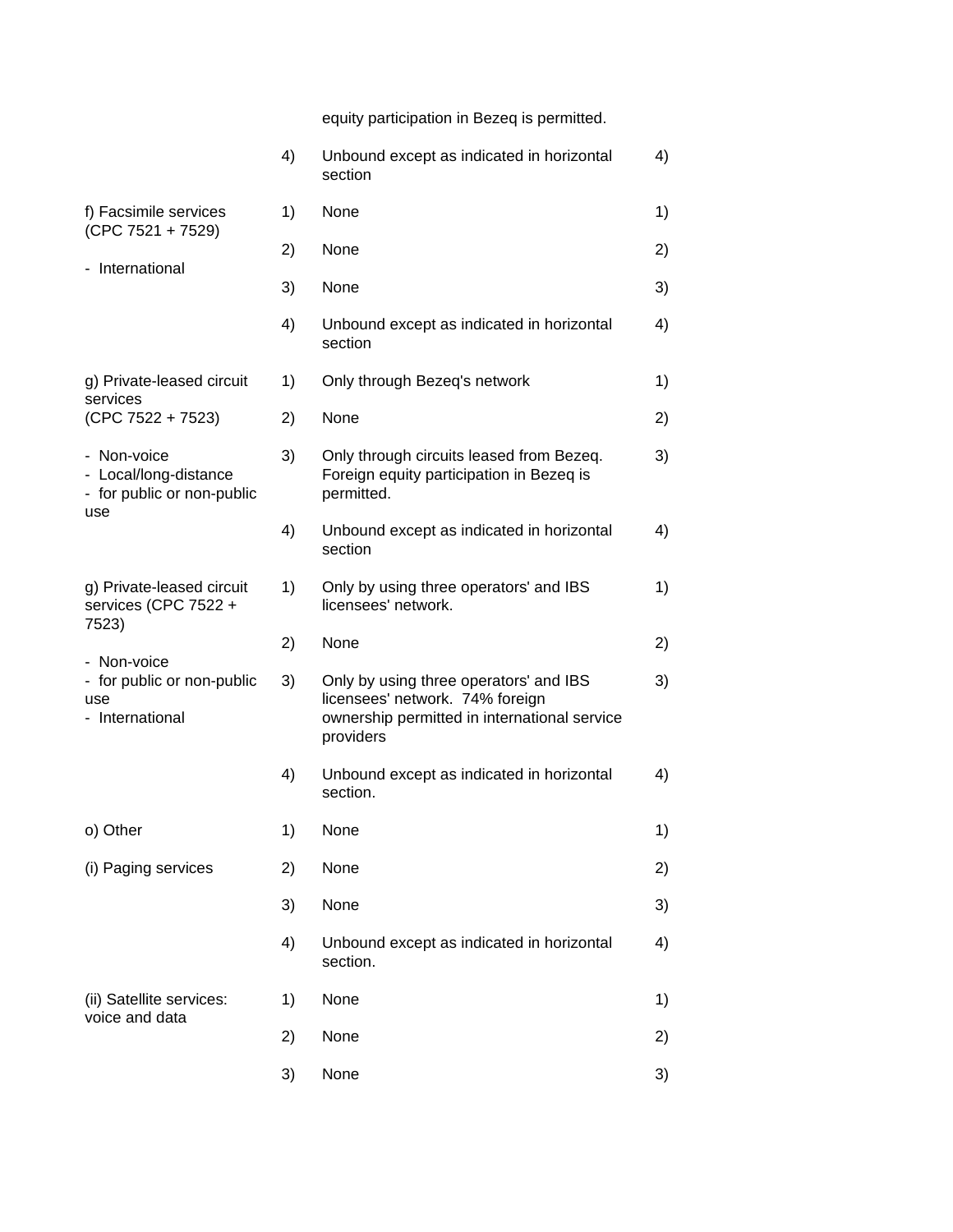|                                                   | 4) | Unbound except as indicated in horizontal<br>section.                                  | 4) |
|---------------------------------------------------|----|----------------------------------------------------------------------------------------|----|
| Data and message<br>transmission<br>(CPC 7523)    | 1) | None except for:<br>Must be transmitted via the infrastructure of<br>a local licensee. | 1) |
|                                                   | 2) | Unbound*                                                                               | 2) |
|                                                   | 3) | None except for:<br>Must be transmitted via the infrastructure of<br>a local licensee. | 3) |
|                                                   | 4) | Unbound except as indicated in the<br>horizontal section.                              | 4) |
| D. Audio Visual Services                          |    |                                                                                        |    |
| a) Motion pictures and                            | 1) | Unbound                                                                                | 1) |
| video-tape production<br>(CPC 96111-2)            | 2) | None                                                                                   | 2) |
|                                                   | 3) | None                                                                                   | 3) |
|                                                   | 4) | Unbound except as indicated in the<br>horizontal section.                              | 4) |
| Distribution of motion<br>pictures and video-tape | 1) | Unbound                                                                                | 1) |
| (CPC 96113)                                       | 2) | None                                                                                   | 2) |
|                                                   | 3) | None                                                                                   | 3) |
|                                                   | 4) | Unbound except as indicated in the<br>horizontal section.                              | 4) |
| 6. ENVIRONMENTAL<br><b>SERVICES</b>               |    |                                                                                        |    |
| Sewage and refuse                                 | 1) | None                                                                                   | 1) |
| disposal services<br>(CPC 9401-9405) (Not         | 2) | None                                                                                   | 2) |
| including industrial<br>activities)               | 3) | None                                                                                   | 3) |
|                                                   | 4) | Unbound except as indicated in the<br>horizontal section.                              | 4) |

7. FINANCIAL SERVICES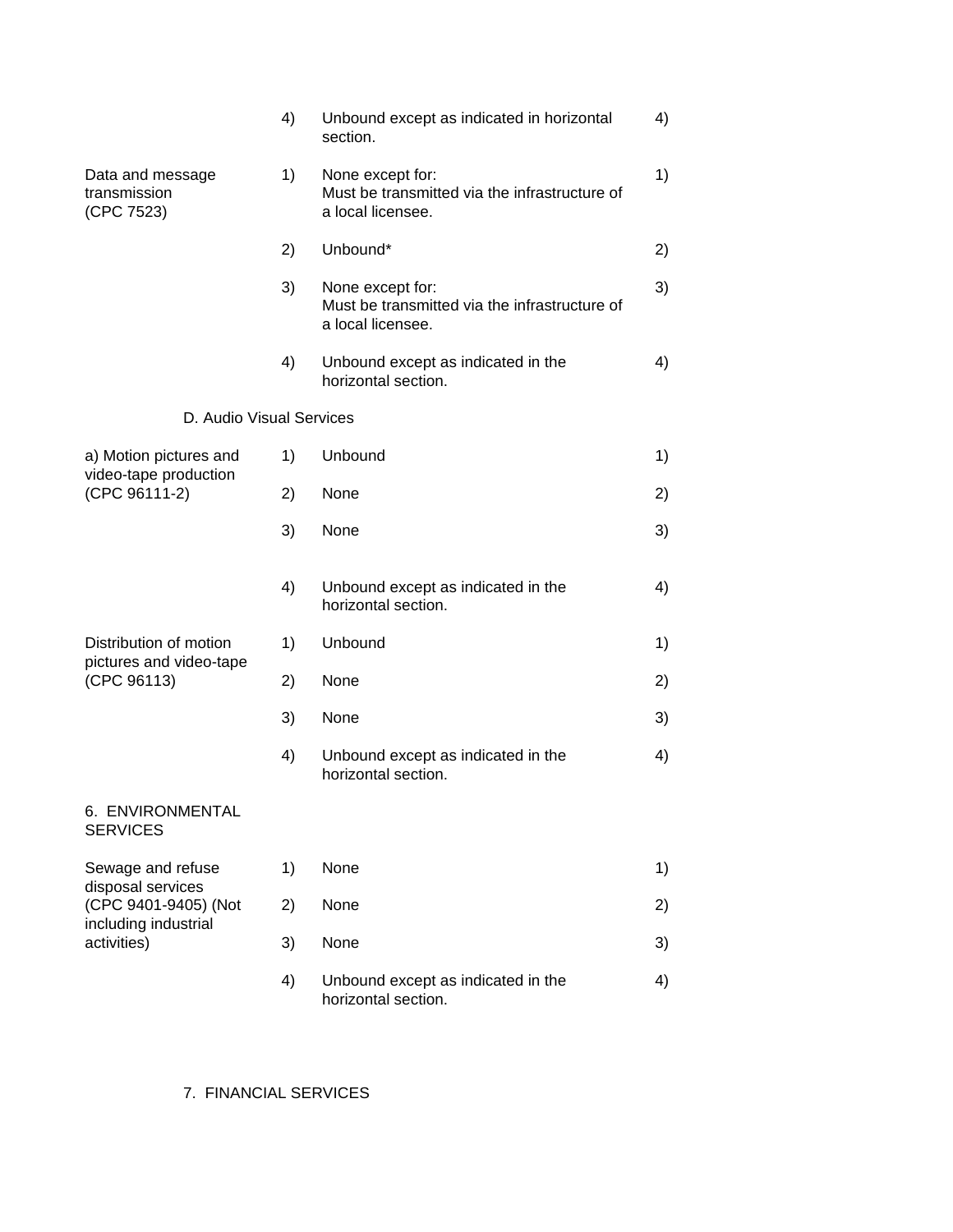General Note:

1. The commitments in financial services are made in accordance with the

2. Israel applies certain restrictions on the convertibility of its currency. The not intended to discriminate against foreign suppliers of Financial Services Services due to limitations and licensing requirements applied by The CUR party of, whether the transaction is made in Israel or outside of Israel.

3. For prudent reasons within the context of paragraph 2(a) of the Annex o for the supply of Financial Services.

4. Modes of supply 1 and 2 in financial services schedule: the absence of commitment to allow a non-resident service supplier to solicit business or to

All Insurance and Insurance-related Services

| (A) Life insurance<br>including Pension fund | 1) | Unbound                                                    | 1)            |
|----------------------------------------------|----|------------------------------------------------------------|---------------|
|                                              | 2) | Unbound                                                    | 2)            |
|                                              | 3) | None                                                       | 3)            |
|                                              | 4) | Unbound except as indicated in the<br>horizontal section.  | 4)            |
| (B) Non-Life insurance<br>services           | 1) | Unbound                                                    | 1)            |
|                                              | 2) | Unbound                                                    | 2)            |
|                                              |    |                                                            |               |
|                                              | 3) | None                                                       | 3)            |
|                                              | 4) | Unbound except as indicated in the<br>horizontal section.  | 4)            |
| (C) M.A.T                                    | 1) | None                                                       | 1)            |
|                                              | 2) | None                                                       | 2)            |
|                                              | 3) | None                                                       | 3)            |
|                                              | 4) | Unbound, except as indicated in the<br>horizontal section. | 4)            |
| II. Reinsurance and<br>retrocession          | 1) | None                                                       | 1), 2),<br>3) |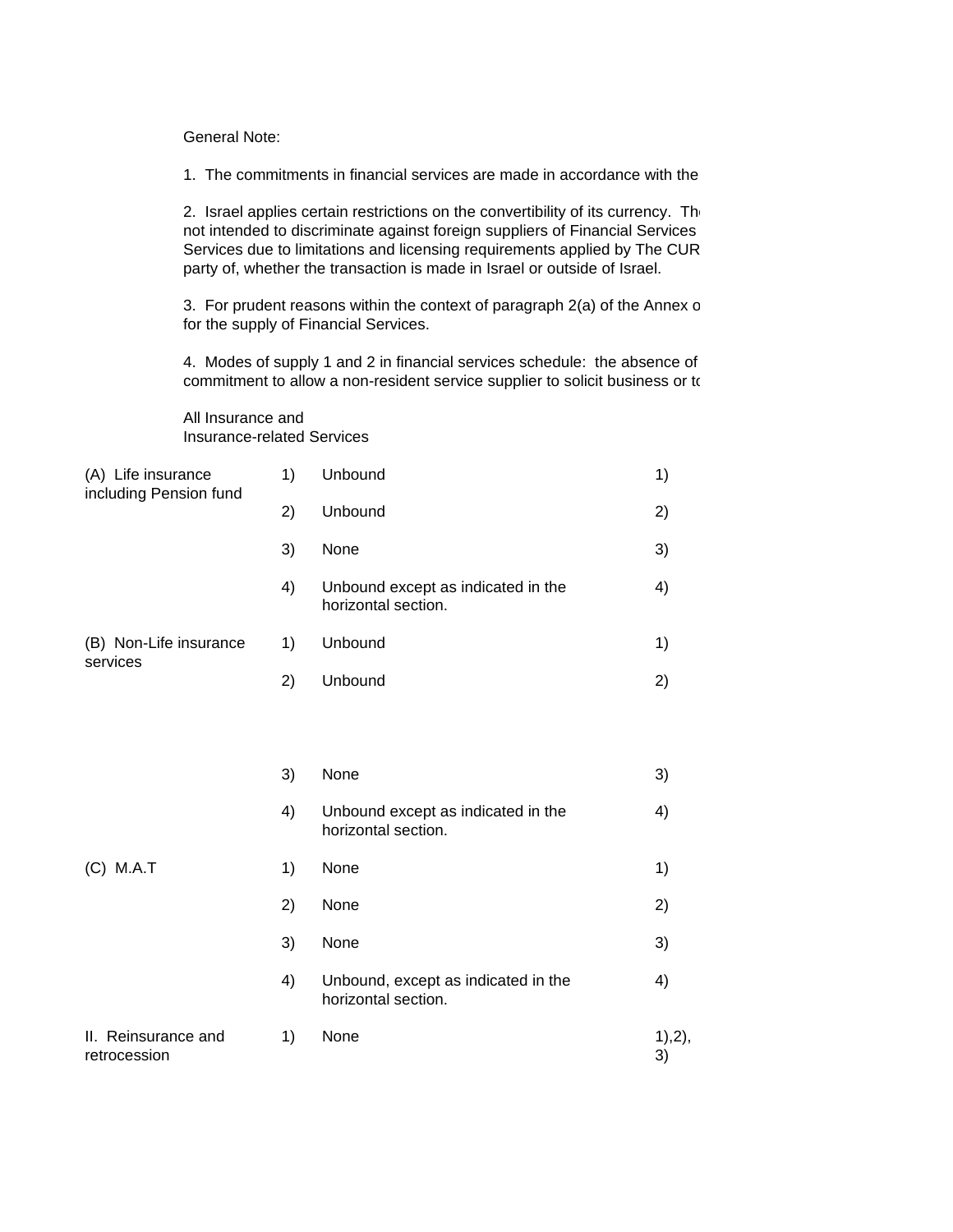|                                                          | 2) | None                                                       |    |
|----------------------------------------------------------|----|------------------------------------------------------------|----|
|                                                          | 3) | None                                                       |    |
|                                                          | 4) | Unbound, except as indicated in the<br>horizontal section. | 4) |
| III. Insurance intermediation1)<br>such as brokerage and |    | None                                                       | 1) |
| agency                                                   | 2) | None                                                       | 2) |
|                                                          | 3) | None                                                       | 3) |
|                                                          | 4) | Unbound, except as indicated in the<br>horizontal section. | 4) |
| a) Consultancy                                           | 1) | Unbound                                                    | 1) |
|                                                          | 2) | Unbound                                                    | 2) |
|                                                          | 3) | None                                                       | 3) |
|                                                          | 4) | Unbound, except as indicated in the<br>horizontal section. | 4) |
| b) Actuarial services                                    | 1) | Unbound                                                    | 1) |
|                                                          | 2) | Unbound                                                    | 2) |
|                                                          | 3) | None                                                       | 3) |
|                                                          | 4) | Unbound, except as indicated in the<br>horizontal section. | 4) |
| c) Risk assessment                                       | 1) | Unbound                                                    | 1) |
|                                                          | 2) | Unbound                                                    | 2) |
|                                                          | 3) | None                                                       | 3) |
|                                                          | 4) | Unbound, except as indicated in the<br>horizontal section. | 4) |
| d) Claim settlement services1)                           |    | Unbound                                                    | 1) |
|                                                          | 2) | Unbound                                                    | 2) |
|                                                          | 3) | None                                                       | 3) |
|                                                          | 4) | Unbound, except as indicated in the<br>horizontal section. | 4) |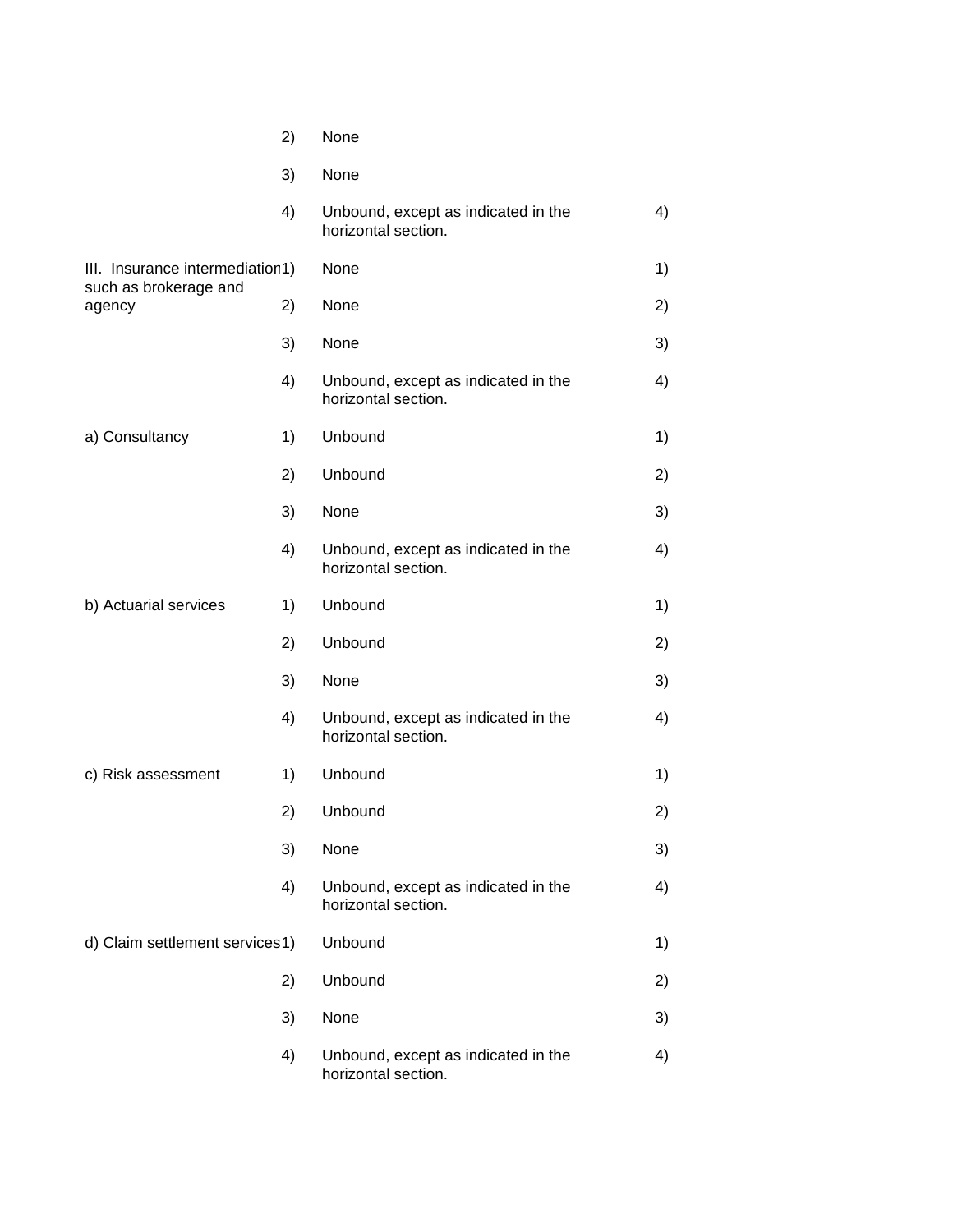| <b>Financial Services</b><br>(excl. insurance)                                                                                      |    |                                                                                                                                                                    |       |
|-------------------------------------------------------------------------------------------------------------------------------------|----|--------------------------------------------------------------------------------------------------------------------------------------------------------------------|-------|
| V. Acceptance of                                                                                                                    | 1) | Unbound                                                                                                                                                            | 1)    |
| deposits and other<br>repayable funds from the                                                                                      | 2) | Unbound                                                                                                                                                            | 2)    |
| public                                                                                                                              | 3) | None for banks. Unbound for non banking<br>institutions.                                                                                                           | 3)    |
|                                                                                                                                     | 4) | Unbound, except as indicated in the<br>horizontal section.                                                                                                         | 4)    |
| VI. Lending of all types,<br>including consumer credit,<br>mortgage credit, factoring<br>and financing of commercial<br>transaction |    | 1),2) Such activities may only be carried out<br>through Banking institutions licenced by the<br>controller of foreign exchange to act as an<br>authorized dealer. | 1),2) |
|                                                                                                                                     | 3) | None for banks. Unbound for non banking<br>institutions.                                                                                                           | 3)    |
|                                                                                                                                     | 4) | Unbound, except as indicated in the<br>horizontal section.                                                                                                         | 4)    |
| VII. Financial leasing                                                                                                              | 1) | Unbound                                                                                                                                                            | 1)    |
|                                                                                                                                     | 2) | Unbound                                                                                                                                                            | 2)    |
|                                                                                                                                     | 3) | None for banks. Unbound for non banking<br>institutions.                                                                                                           | 3)    |
|                                                                                                                                     | 4) | Unbound, except as indicated in the<br>horizontal section.                                                                                                         | 4)    |
| VIII. All payment and mone 1)                                                                                                       |    | Unbound                                                                                                                                                            | 1)    |
| transmission services,<br>including credit, charge and 2)                                                                           |    | Unbound                                                                                                                                                            | 2)    |
| debit cards, travellers<br>cheques and bankers                                                                                      | 3) | None                                                                                                                                                               | 3)    |
| drafts                                                                                                                              | 4) | Unbound, except as indicated in the<br>horizontal section.                                                                                                         | 4)    |
| IX. Guarantees and                                                                                                                  | 1) | None                                                                                                                                                               | 1)    |
| commitments                                                                                                                         | 2) | None                                                                                                                                                               | 2)    |
|                                                                                                                                     | 3) | None                                                                                                                                                               | 3)    |
|                                                                                                                                     | 4) | Unbound, except as indicated in the<br>horizontal section.                                                                                                         | 4)    |

Banking and Other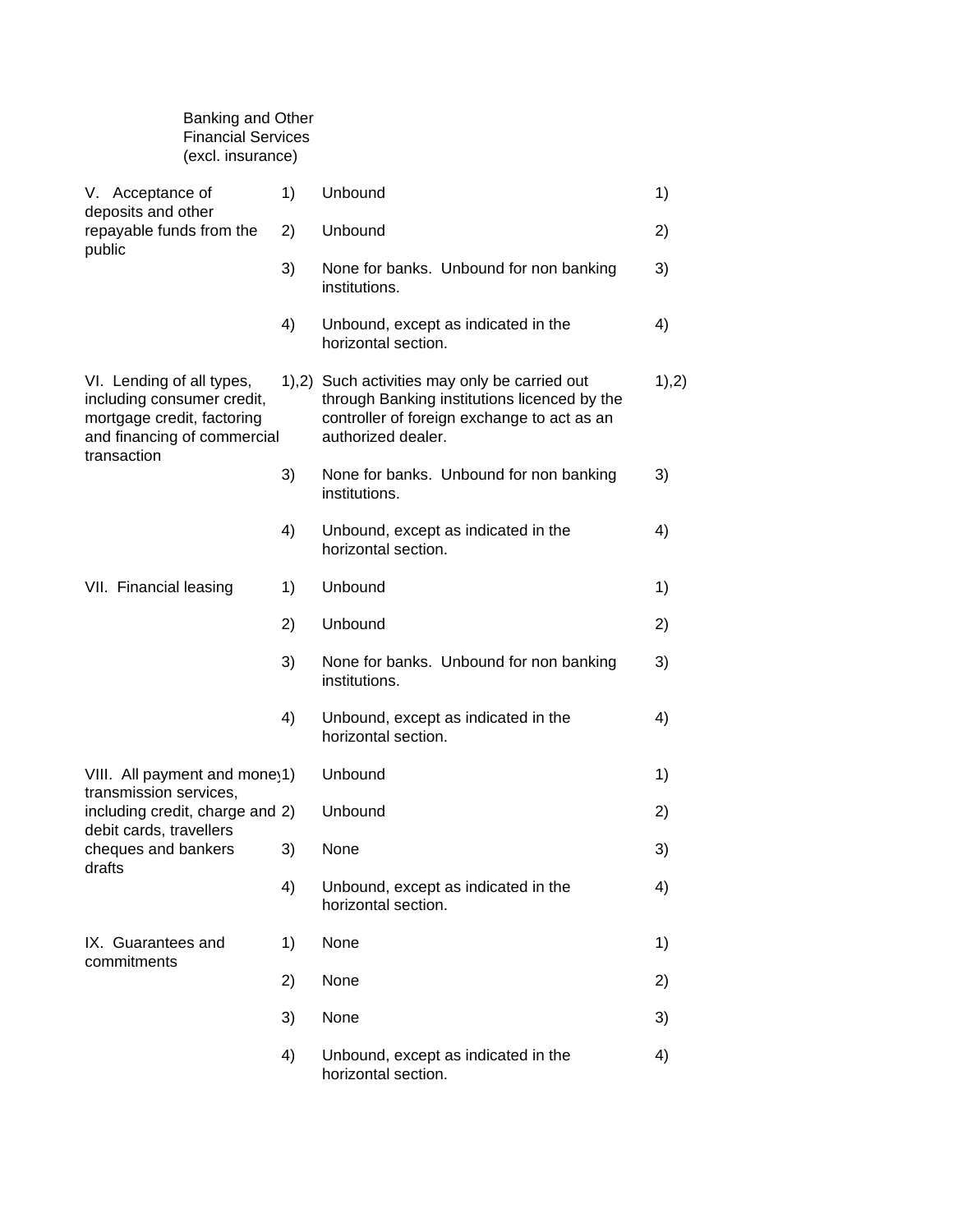| (A) money market<br>instruments (including<br>cheques, bills, certificates                           | 1) | Unbound                                                                                      | 1) |
|------------------------------------------------------------------------------------------------------|----|----------------------------------------------------------------------------------------------|----|
|                                                                                                      | 2) | Unbound                                                                                      | 2) |
| of deposits, etc.)                                                                                   | 3) | None                                                                                         | 3) |
|                                                                                                      | 4) | Unbound, except as indicated in the<br>horizontal section.                                   | 4) |
| (B) Foreign exchange                                                                                 | 1) | Unbound                                                                                      | 1) |
|                                                                                                      | 2) | Unbound                                                                                      | 2) |
|                                                                                                      | 3) | None                                                                                         | 3) |
|                                                                                                      | 4) | Unbound, except as indicated in the<br>horizontal section.                                   | 4) |
| (E) Transferable securities 1)                                                                       |    | Unbound                                                                                      | 1) |
|                                                                                                      | 2) | Unbound                                                                                      | 2) |
|                                                                                                      | 3) | None                                                                                         | 3) |
|                                                                                                      | 4) | Unbound, except as indicated in the<br>horizontal section.                                   | 4) |
| XI. Participation in issues of 1)                                                                    |    | Unbound                                                                                      | 1) |
| all kinds of securities,<br>including underwriting and<br>placement as agent<br>(whether publicly or | 2) | Unbound                                                                                      | 2) |
|                                                                                                      | 3) | None, except that:                                                                           | 3) |
| privately) and provision of<br>services related to such<br>issues                                    |    | Banks are required to carry out such<br>activities only through subsidiaries.                |    |
|                                                                                                      | 4) | Unbound, except as indicated in the<br>horizontal section.                                   | 4) |
| XIII. Asset management,                                                                              | 1) | Unbound                                                                                      | 1) |
| such<br>as cash or portfolio                                                                         | 2) | Unbound                                                                                      | 2) |
| management, all forms of<br>collective investment                                                    | 3) | None, except that:                                                                           | 3) |
| management, custodial,<br>depository and trust<br>services                                           |    | Banks are required to carry out asset<br>management activities only through<br>subsidiaries. |    |
|                                                                                                      |    |                                                                                              |    |
|                                                                                                      | 4) | Unbound, except as indicated in the<br>horizontal section.                                   | 4) |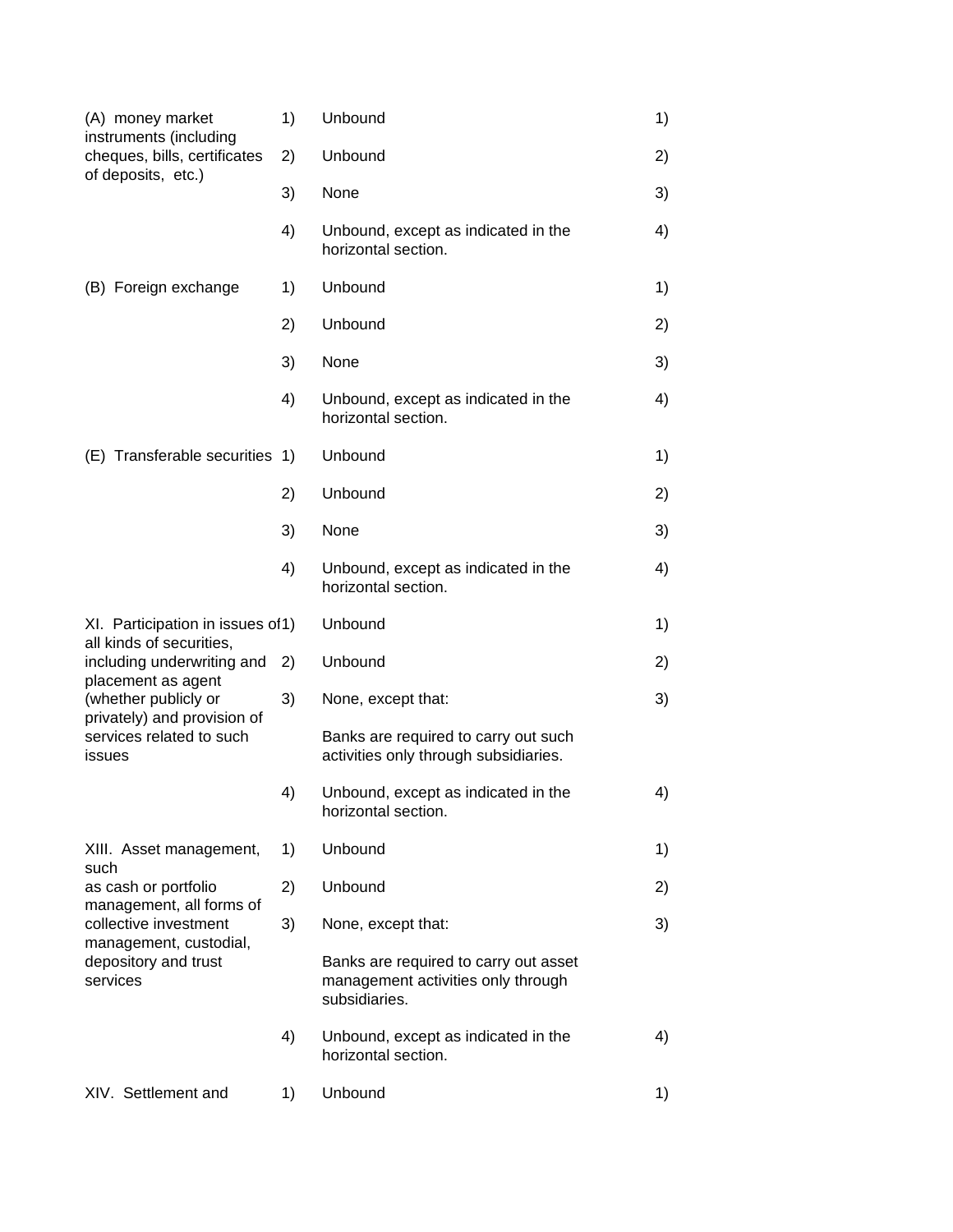| clearing services for                                                                                                                                   |    |                                                                                                                                       |    |
|---------------------------------------------------------------------------------------------------------------------------------------------------------|----|---------------------------------------------------------------------------------------------------------------------------------------|----|
| financial assets, including<br>securities, derivative<br>products and other<br>negotiable instruments                                                   | 2) | Unbound                                                                                                                               | 2) |
|                                                                                                                                                         | 3) | Securities settlement and clearing services<br>in the T.A. Stock Exchange are exclusively<br>provided for the Stock Exchange members. | 3) |
|                                                                                                                                                         | 4) | Unbound, except as indicated in the<br>horizontal section.                                                                            | 4) |
| XV. Provision and transfer<br>of financial information, and                                                                                             | 1) | None                                                                                                                                  | 1) |
| financial data processing<br>and related software by                                                                                                    | 2) | None                                                                                                                                  | 2) |
| suppliers of other financial<br>services                                                                                                                | 3) | None                                                                                                                                  | 3) |
|                                                                                                                                                         | 4) | Unbound, except as indicated in the<br>horizontal section.                                                                            | 4) |
| XVI. Advisory,<br>intermediation and other                                                                                                              | 1) | Unbound                                                                                                                               | 1) |
| auxiliary financial services<br>on all the activities listed in                                                                                         | 2) | Unbound                                                                                                                               | 2) |
| subparagraphs V through<br>XV, including credit                                                                                                         | 3) | None                                                                                                                                  | 3) |
| reference and analysis,<br>investment and portfolio<br>research and advice,<br>advice on acquisitions and<br>on corporate restructuring<br>and strategy | 4) | Unbound, except as indicated in the<br>horizontal section.                                                                            | 4) |
| 9. TOURISM AND TRAVEL<br><b>RELATED SERVICES</b>                                                                                                        |    |                                                                                                                                       |    |
| A. Hotel Services                                                                                                                                       | 1) | Unbound*                                                                                                                              | 1) |
| (CPC 641)                                                                                                                                               | 2) | None                                                                                                                                  | 2) |
|                                                                                                                                                         |    |                                                                                                                                       |    |
|                                                                                                                                                         | 3) | Ownership must be in hands of Israeli-<br>registered company.                                                                         | 3) |
|                                                                                                                                                         | 4) | Unbound except as indicated in the<br>horizontal section.                                                                             | 4) |
| Food serving services<br>(CPC 642-643)                                                                                                                  | 1) | None                                                                                                                                  | 1) |
|                                                                                                                                                         | 2) | None                                                                                                                                  | 2) |
|                                                                                                                                                         | 3) | None                                                                                                                                  | 3) |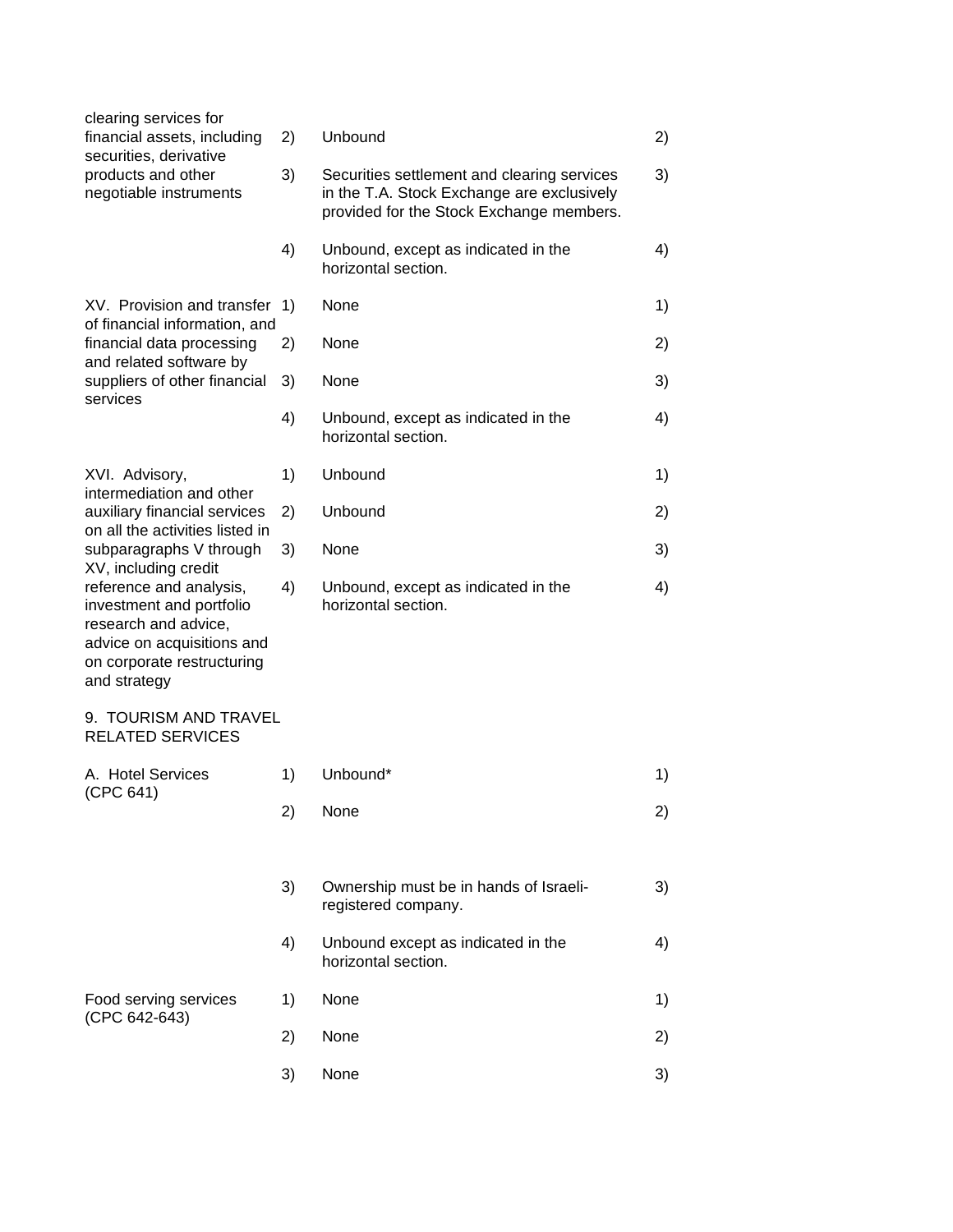|                                                 | 4) | Unbound except as indicated in the<br>horizontal section.                                                                                    | 4) |
|-------------------------------------------------|----|----------------------------------------------------------------------------------------------------------------------------------------------|----|
| B. Travel Agencies and<br><b>Tour Operators</b> | 1) | Unbound                                                                                                                                      | 1) |
| (CPC 7471)                                      | 2) | None                                                                                                                                         | 2) |
|                                                 | 3) | Ownership must be in hands of Israel-<br>registered Company. Travel Agencies<br>should employ at least one Israel-licensed<br>Travel Expert. | 3) |
|                                                 | 4) | Unbound except as indicated in the<br>horizontal section.                                                                                    | 4) |
| C. Tourist Guides Services 1)                   |    | Not applicable                                                                                                                               | 1) |
| (CPC 7472)                                      | 2) | None                                                                                                                                         | 2) |
|                                                 | 3) | Israeli resident or citizen.                                                                                                                 | 3) |
|                                                 | 4) | Unbound except as indicated in the<br>horizontal section.                                                                                    | 4) |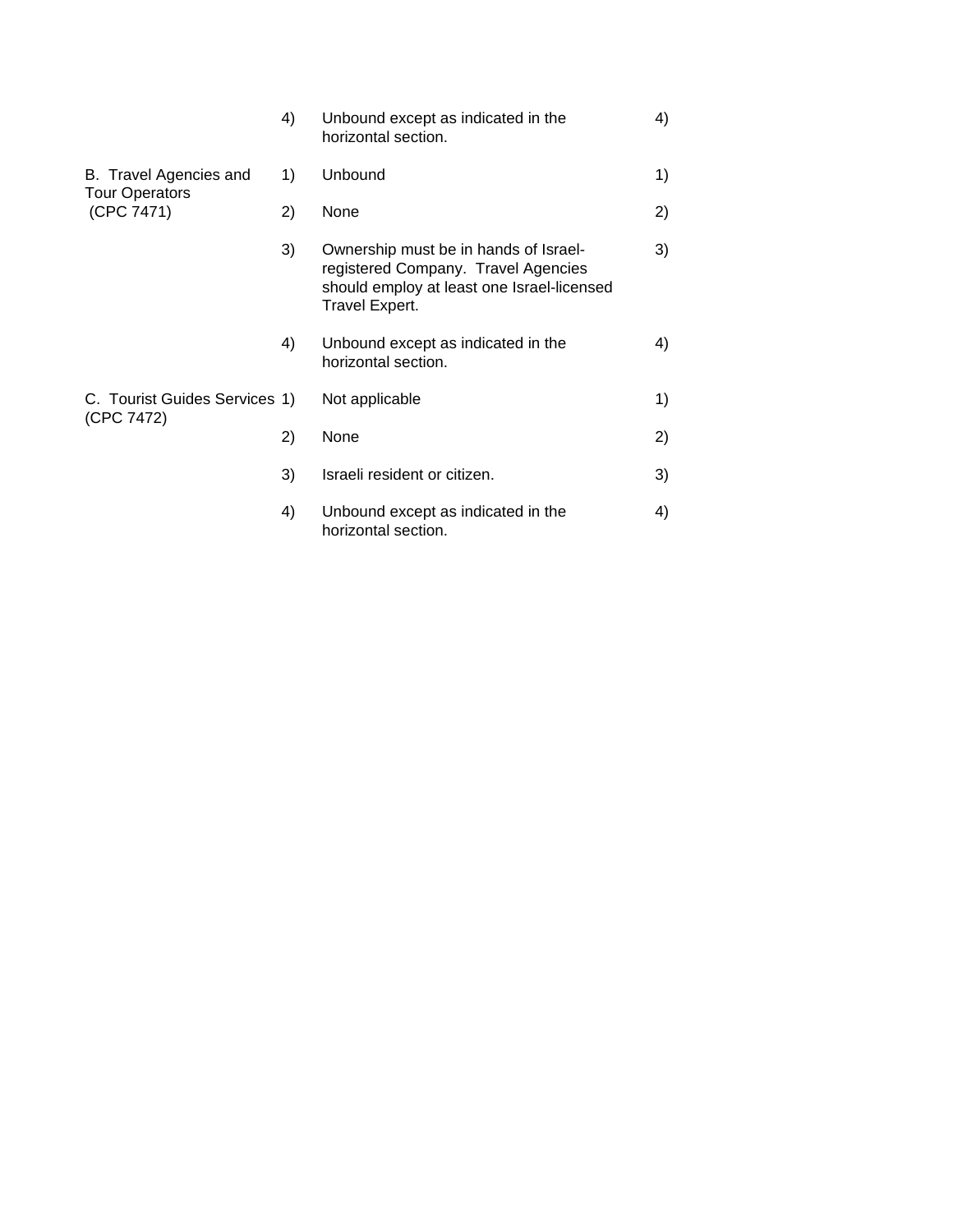None

None

Israeli resident or citizen

Unbound except as indicated in the horizontal section.

None

None

None

Unbound except as indicated in the horizontal section.

None

None

None

Unbound except as indicated in the horizontal section.

None

None

None

Unbound except as indicated in the horizontal section.

None

None

None

Unbound except as indicated in the horizontal section.

None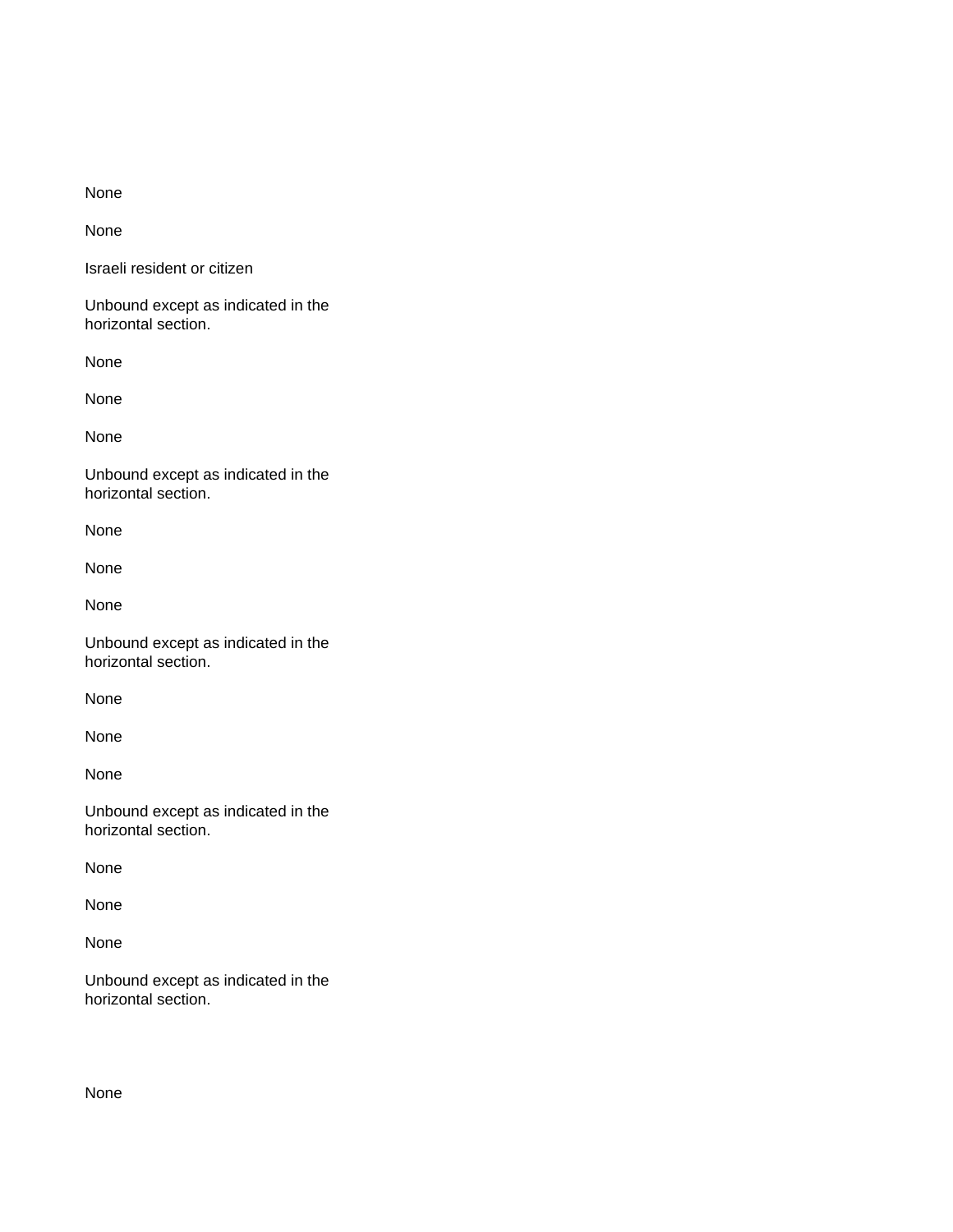None

None

Unbound except as indicated in the horizontal section.

None

None

None

Unbound except as indicated in the horizontal section.

None

None

None

Unbound except as indicated in the horizontal section.

None

None

None

Unbound except as indicated in the horizontal section.

None

None

None

Unbound except as indicated in the horizontal section.

None

None

None

Unbound except as indicated in the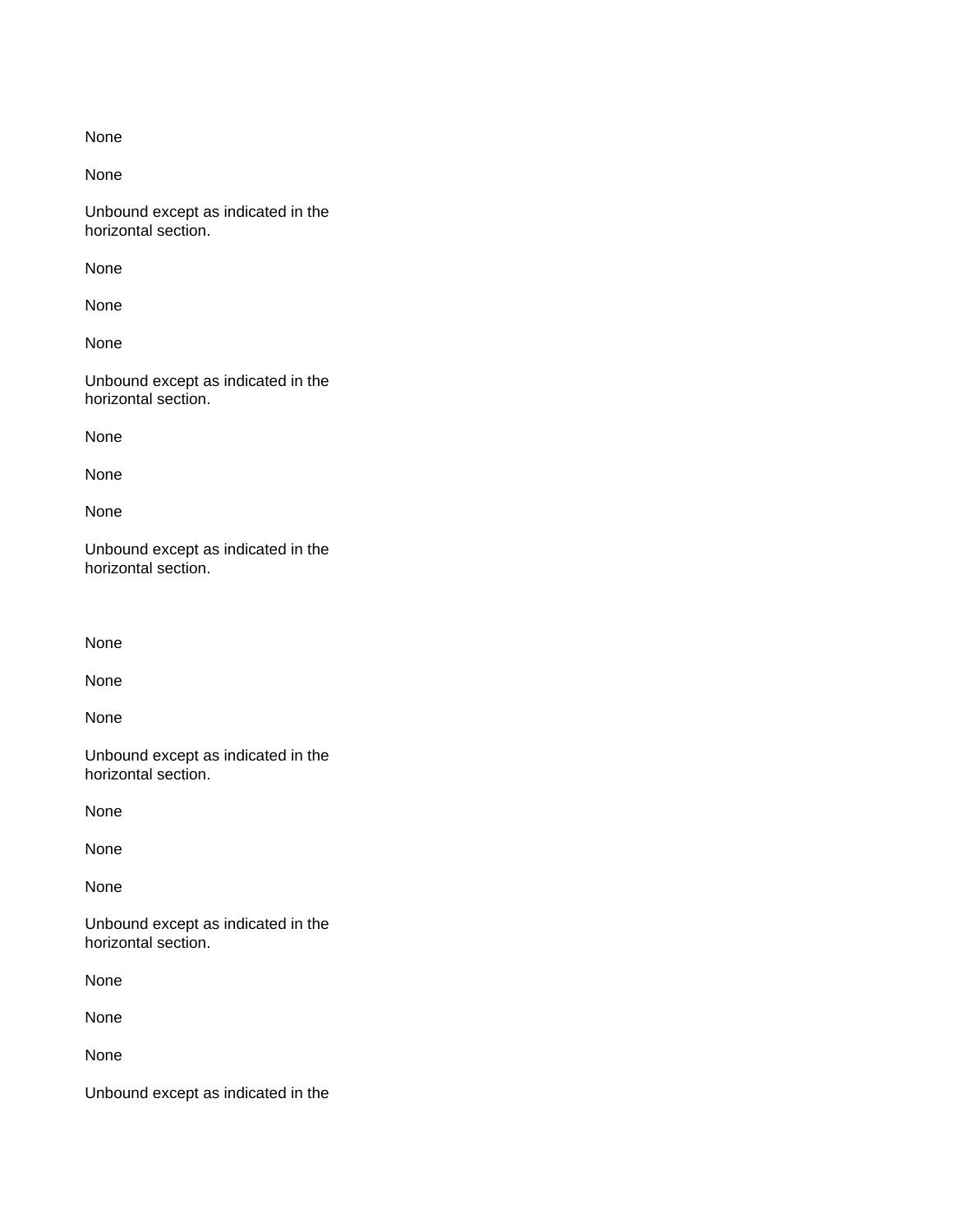horizontal section.

Unbound\*

None

Unbound except as indicated in the horizontal section.

Unbound

Unbound

None

Unbound except as indicated in the horizontal section.

None

None

None

Unbound except as indicated in the horizontal section.

None

None

None

Unbound except as indicated in the horizontal section.

Unbound\*

None

Unbound except as indicated in the horizontal section.

Unbound\* \* Unbound due to lack of technical feasibility.

None  $\bullet$  We are the set of the set of the set of the set of the set of the set of the set of the set of the set of the set of the set of the set of the set of the set of the set of the set of the set of the set of the set feasibility.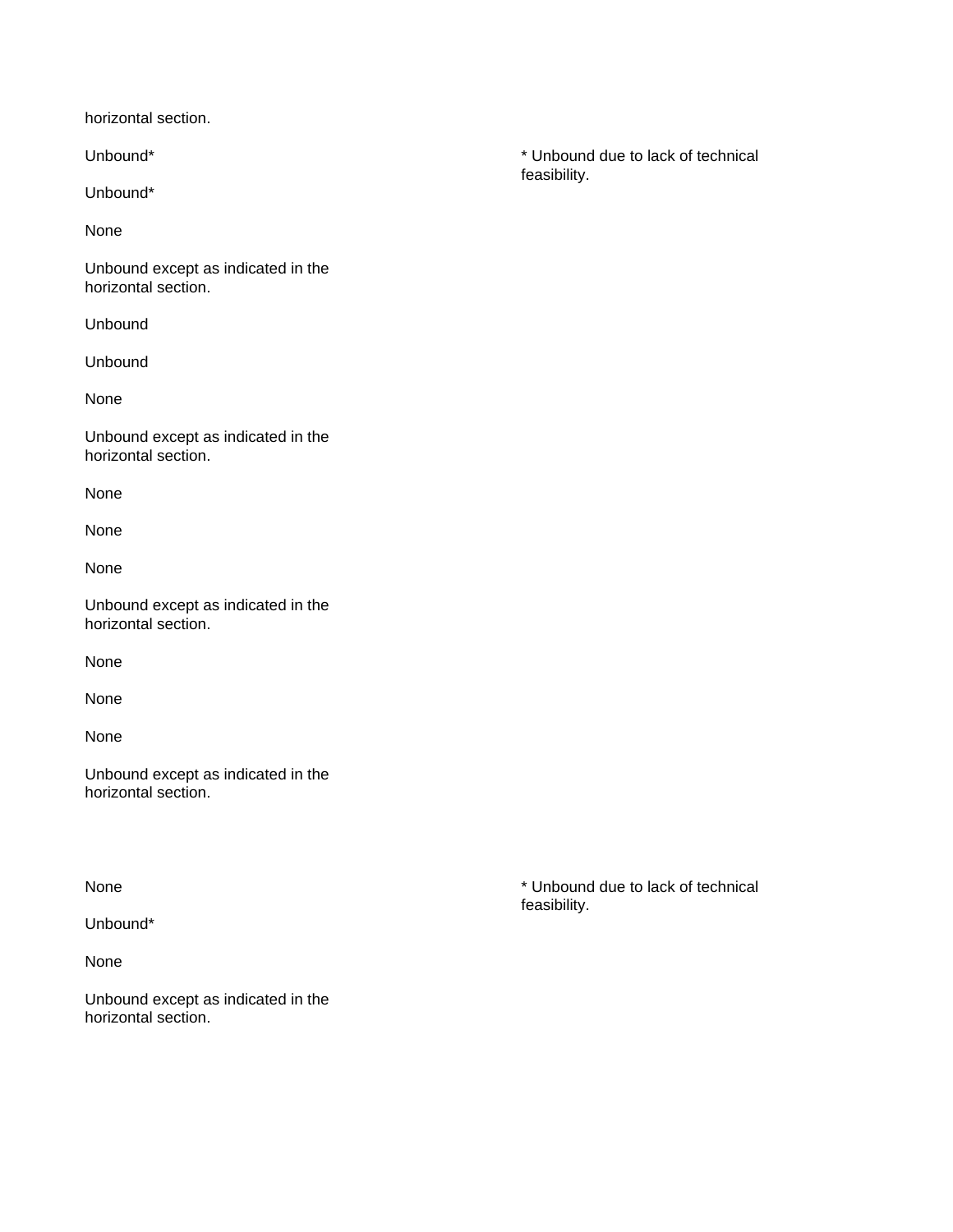| None                                                 | See annexed, as well as the                         |
|------------------------------------------------------|-----------------------------------------------------|
|                                                      | following (in case of                               |
|                                                      | inconsistency between the                           |
| None                                                 | Annex and the following text,                       |
|                                                      | the Annex will#1 International simple resale is not |
| None                                                 | permitted.                                          |
|                                                      | Independence of regulator                           |
|                                                      | Regulatory functions are the                        |
|                                                      | exclusive purview of the                            |
| Unbound except as indicated in horizontal<br>section | Ministry of Communications.                         |
| None                                                 | Interconnection                                     |
|                                                      | The Telecommunications Law                          |
| None                                                 | (5742-1982) authorizes the                          |
|                                                      | Minister of Communications,                         |
| None                                                 | inter alia to order one                             |
|                                                      | operator to allow                                   |
|                                                      | interconnection of its network                      |
|                                                      | to the facilities of another                        |
| Unbound except as indicated in horizontal            | operator; both operators are                        |
| section                                              | to negotiate the proper system                      |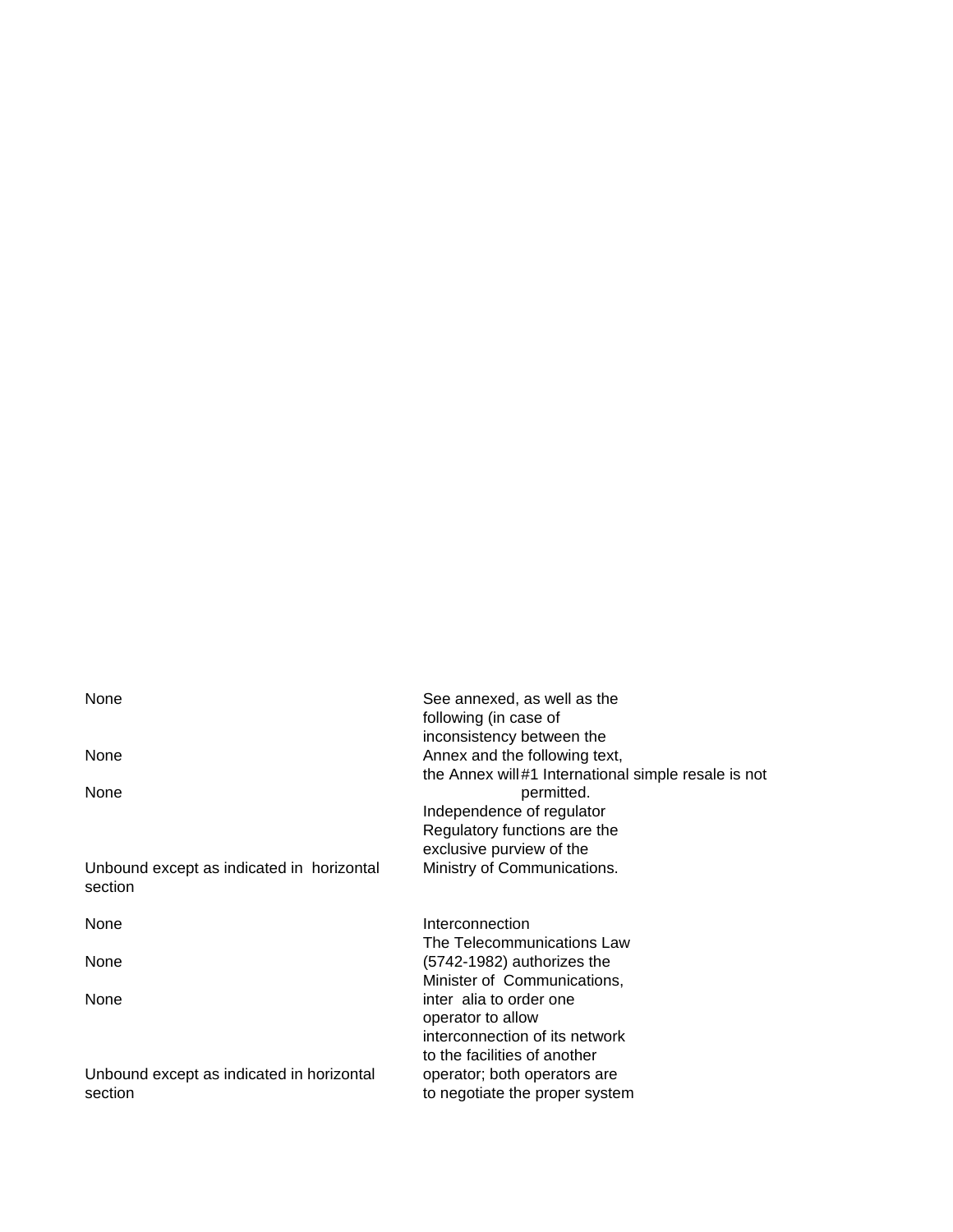of reimbursement.

| None | Should they not reach an<br>agreement, the Minister may<br>decide on the proper price for |
|------|-------------------------------------------------------------------------------------------|
| None | the interconnection, based on<br>increment costs which                                    |
| None | include operating, expenses,<br>and proper return of equity.                              |

| Unbound except as indicated in horizontal |  |
|-------------------------------------------|--|
| section                                   |  |

| <b>None</b> | In the event that a tender will |
|-------------|---------------------------------|
|             | be issued for limited           |
| <b>None</b> | competition in this field (i.e. |
|             | international services), the    |
| <b>None</b> | Minister will determine         |
|             | maximum tariffs.                |

| Unbound except as indicated in horizontal |  |
|-------------------------------------------|--|
| section                                   |  |

| × | ×  |
|---|----|
| ٠ | ۰, |
|   |    |

None

None

|         | Unbound except as indicated in horizontal |  |
|---------|-------------------------------------------|--|
| section |                                           |  |

None

None

None

|         |  | Unbound except as indicated in horizontal |
|---------|--|-------------------------------------------|
| section |  |                                           |

None

None

None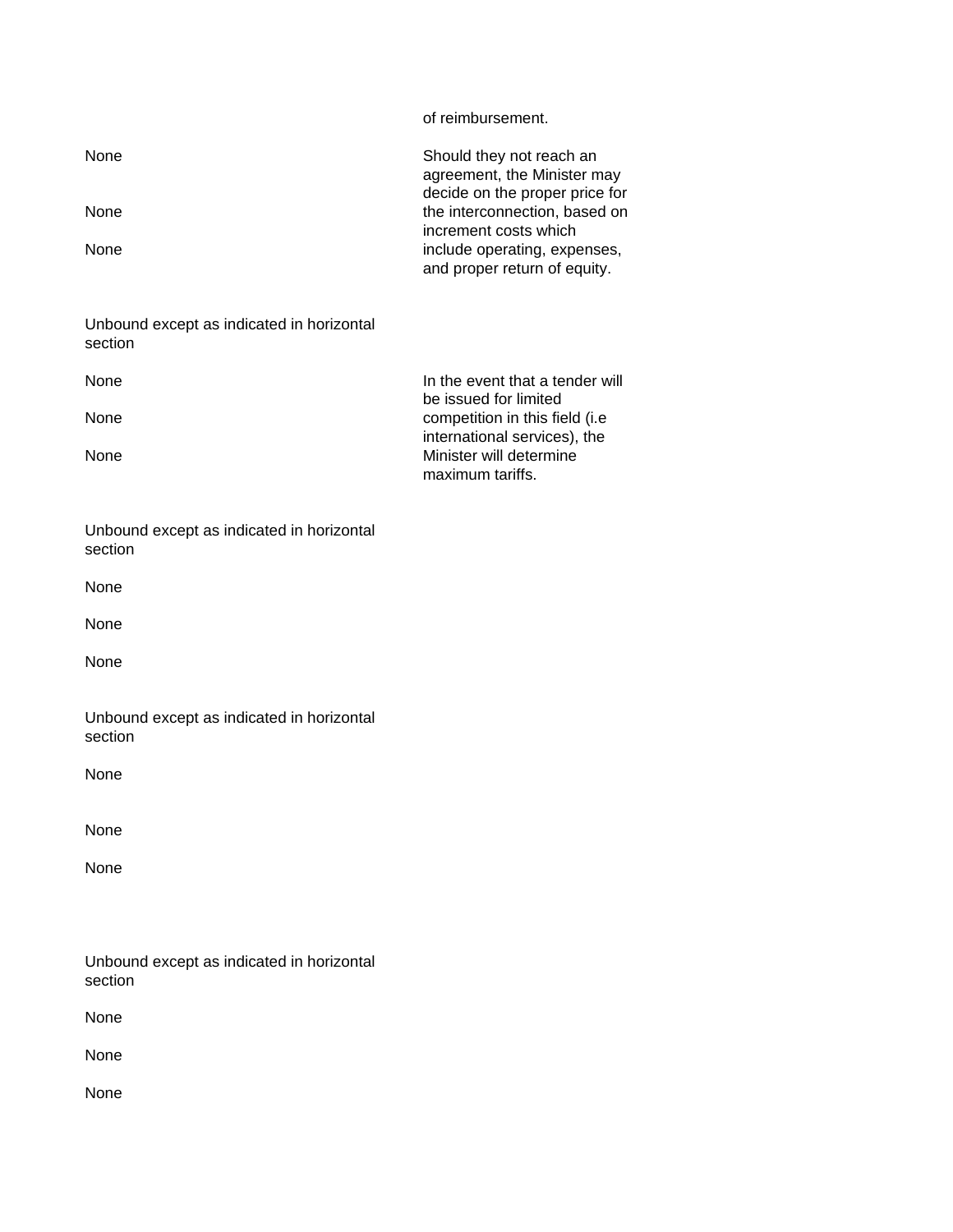| Unbound except as indicated in horizontal |  |
|-------------------------------------------|--|
| section                                   |  |

None

None

None

Unbound except as indicated in horizontal section

None

None

None

Unbound except as indicated in horizontal section

None

None

None

|          |  | Unbound except as indicated in horizontal |
|----------|--|-------------------------------------------|
| section. |  |                                           |

None

None

None

Unbound except as indicated in horizontal section.

None

None

None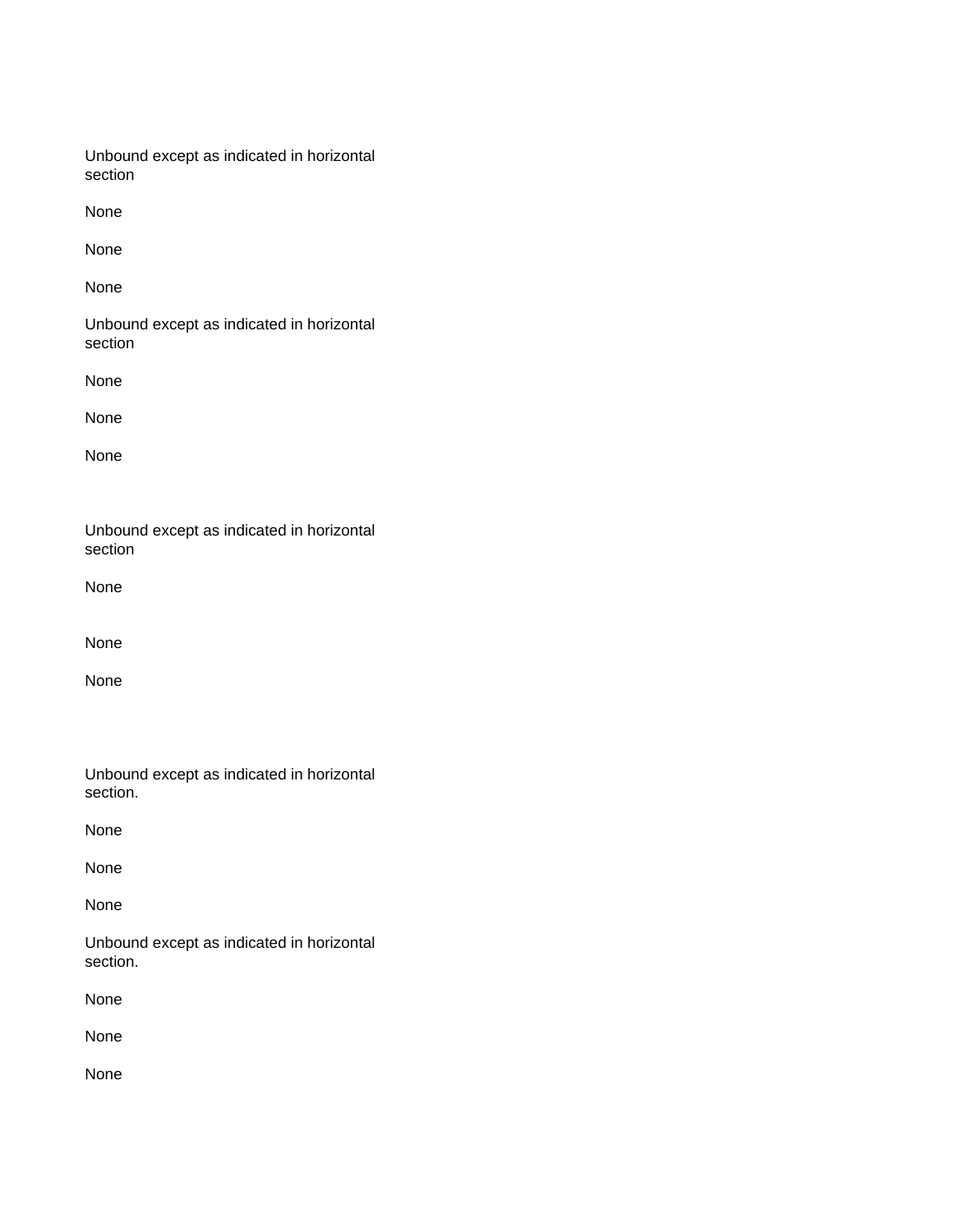Unbound except as indicated in horizontal section.

None except for:  $\blacksquare$ Must be transmitted via the infrastructure of feasibility. a local licensee.

Unbound\*

None except for: Must be transmitted via the infrastructure of a local licensee.

Unbound except as indicated in the horizontal section.

Unbound

None

Israeli movies (25% Israeli investments) are entitled to a grant.

Unbound except as indicated in the horizontal section.

Unbound

None

None

Unbound except as indicated in the horizontal section.

None

None

None

Unbound except as indicated in the horizontal section.

Note: The common practice in this sector is to require a local representative.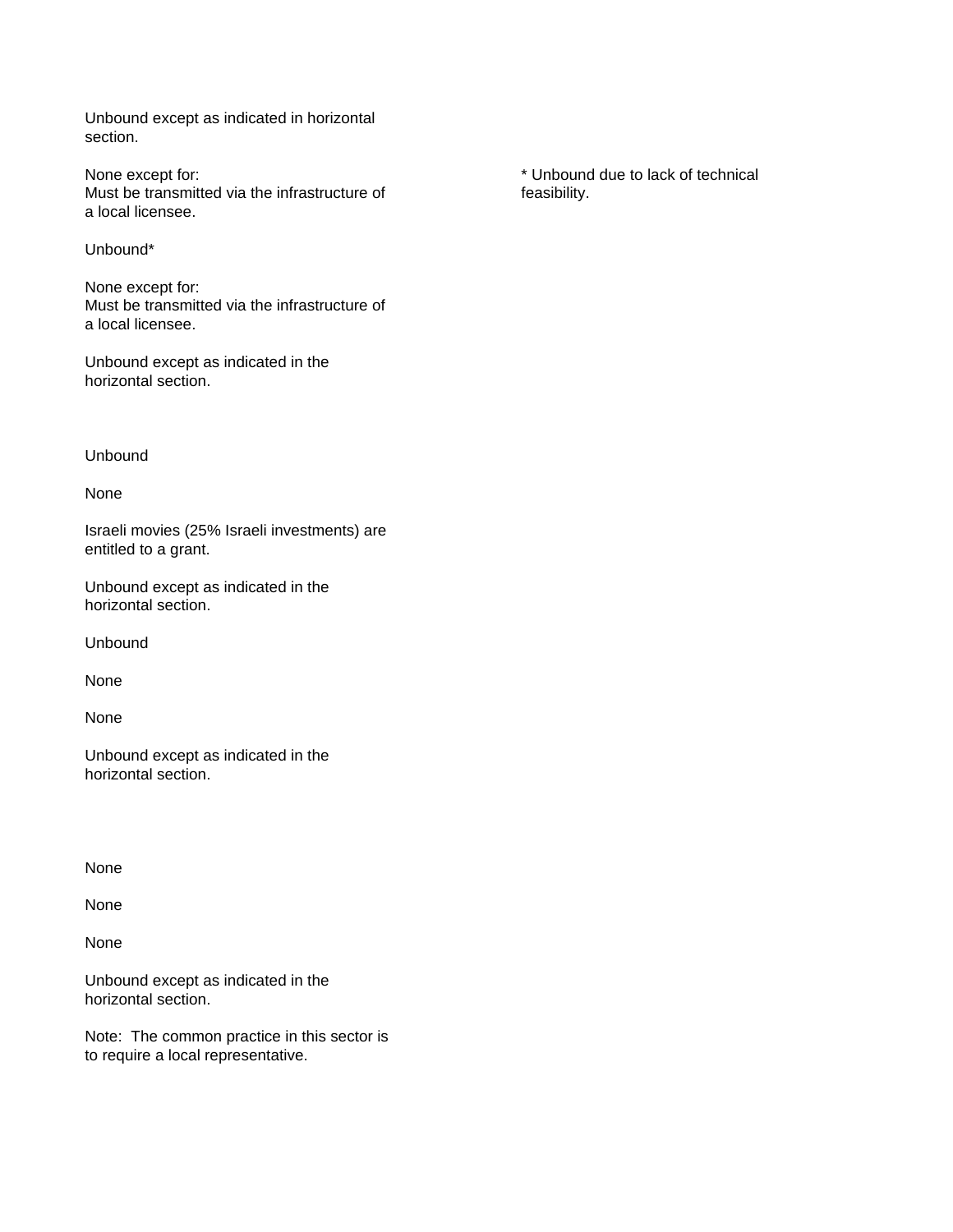General Agreement on Trade in Services and the Annex on Financial Services.

erefore, certain rules concerning the purchase of foreign currency from New Israeli Sheqel (N:I:S:) by perm as such. In this context Israel is "Unbound" to cross-border supply (mode 1) and consumption abroad (mode 2) RENCY CONTROL LAW, 5738-1978 on transaction in foreign currency or in foreign security, to which a permanent resident in  $\mathbf{B}$ 

3. Financial Services, Israel applies, inter alia, measures requiring juridical form of establishment or resider

any limitation on the ability of a resident consumer to purchase the service in the territory of another Meml b conduct active marketing in the territory of the Member.

Unbound

Unbound

None

Unbound except as indicated in the horizontal section.

Unbound

Compulsory car insurance must be purchased in Israel from an insurance company established in Israel and licenced by the Israeli commissioner of insurance.

None

Unbound except as indicated in the horizontal section.

None

None

None

Unbound, except as indicated in the horizontal section.

None: Israel intends to enact regulations requiring registration of Certified Foreign Reinsurers in an Israeli Reinsurance Registrar.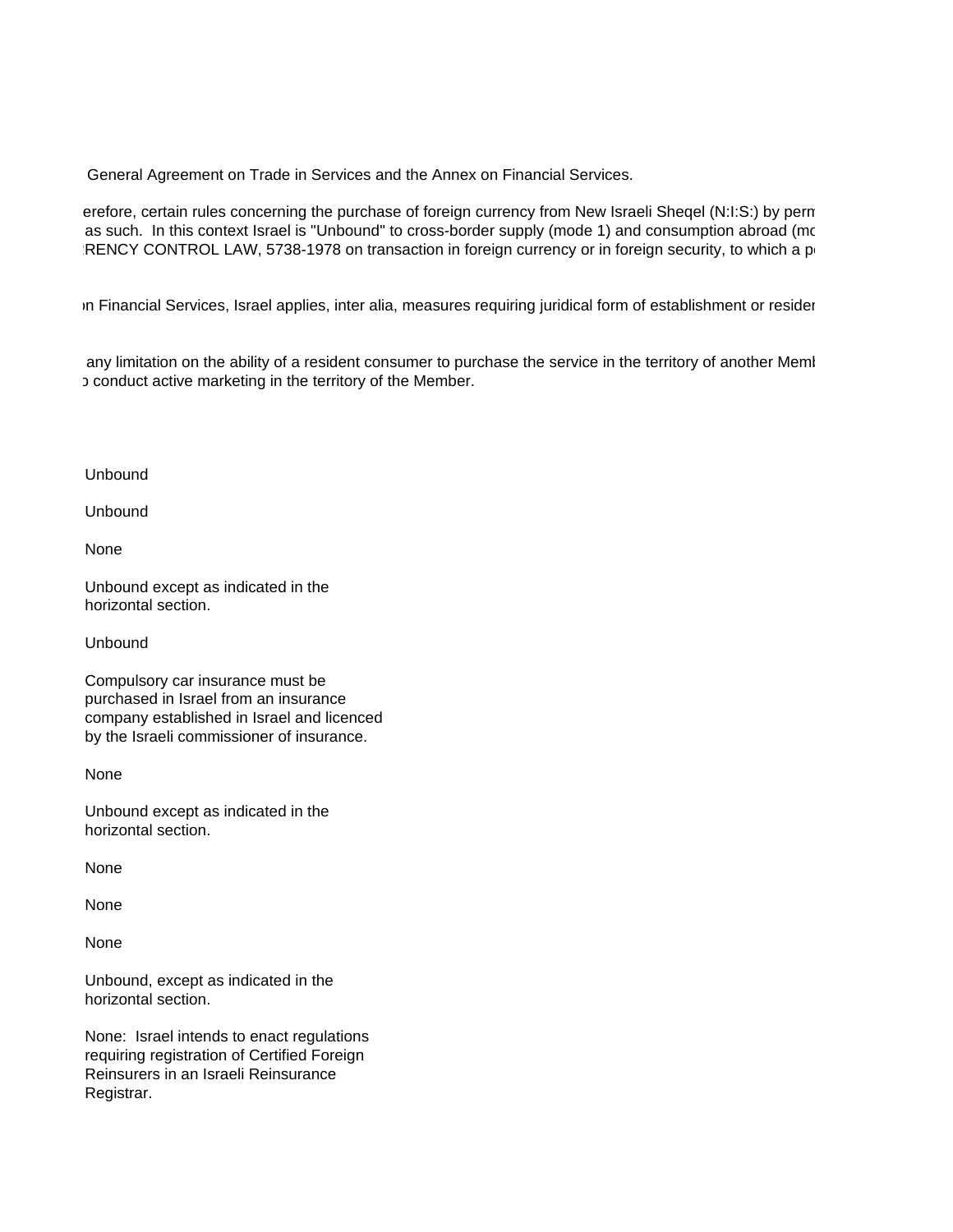Unbound, except as indicated in the horizontal section.

None

None

None

Unbound, except as indicated in the horizontal section.

Unbound

Unbound

None

Unbound, except as indicated in the horizontal section.

Unbound

Unbound

None

Unbound, except as indicated in the horizontal section.

Unbound

Unbound

None

Unbound, except as indicated in the horizontal section.

Unbound

Unbound

None

Unbound, except as indicated in the horizontal section.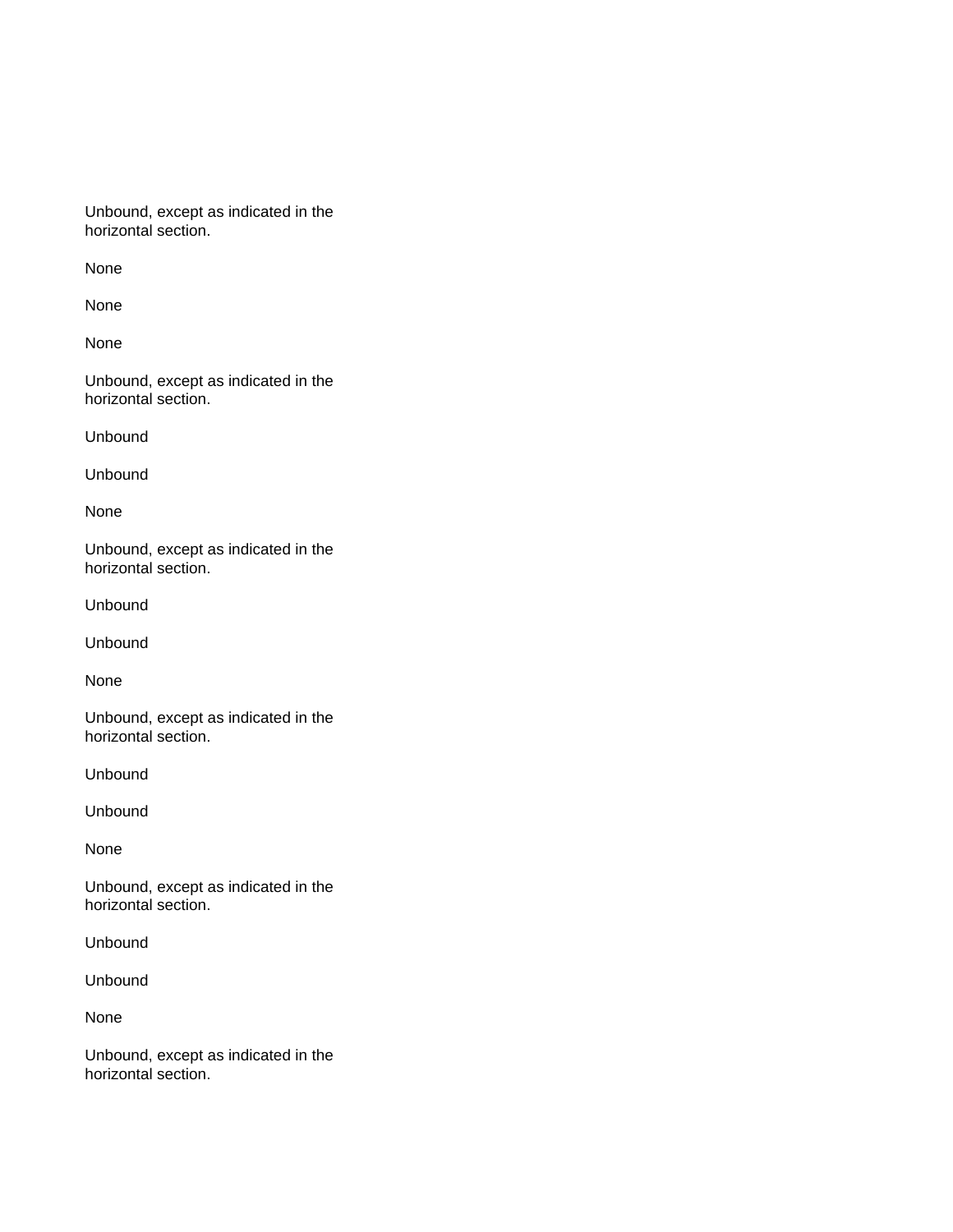### Unbound

Unbound

None for banks. Unbound for non banking institutions.

Unbound, except as indicated in the horizontal section.

Such activities may only be carried out through Banking institutions licenced by the controller of foreign exchange to act as an authorized dealer.

None for banks. Unbound for non banking institutions.

Unbound, except as indicated in the horizontal section.

Unbound

Unbound

None for banks. Unbound for non banking institutions.

Unbound, except as indicated in the horizontal section.

Unbound

Unbound

None

Unbound, except as indicated in the horizontal section.

None

None

None

Unbound, except as indicated in the horizontal section.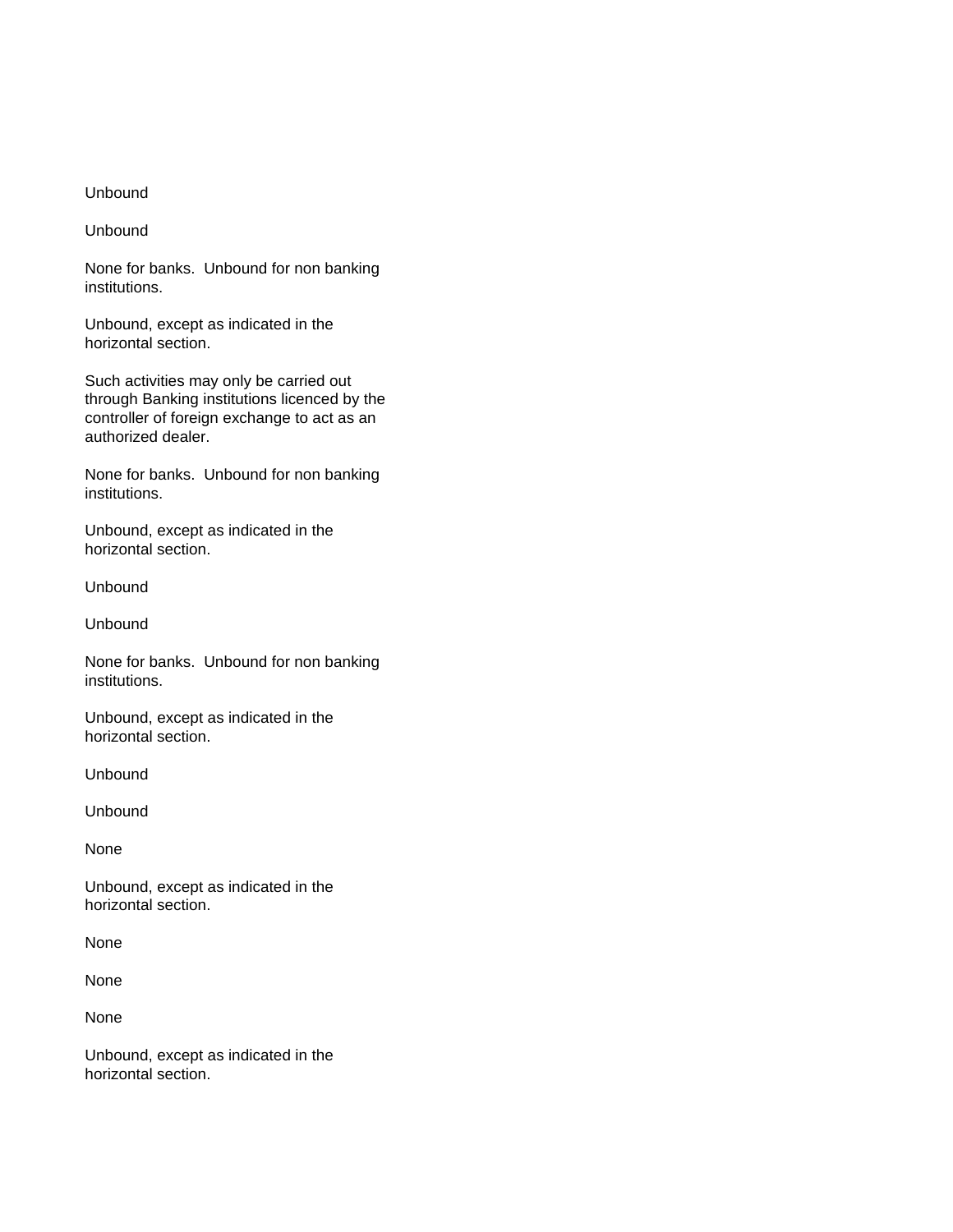Unbound

Unbound

None

Unbound, except as indicated in the horizontal section.

Unbound

Unbound

None

Unbound, except as indicated in the horizontal section.

Unbound

Unbound

None

Unbound, except as indicated in the horizontal section.

Unbound

Unbound

None, except that:

Banks are required to carry out such activities only through subsidiaries.

Unbound, except as indicated in the horizontal section.

Unbound

Unbound

None, except that:

Banks are required to carry out asset management activities only through subsidiaries.

Unbound, except as indicated in the horizontal section.

Unbound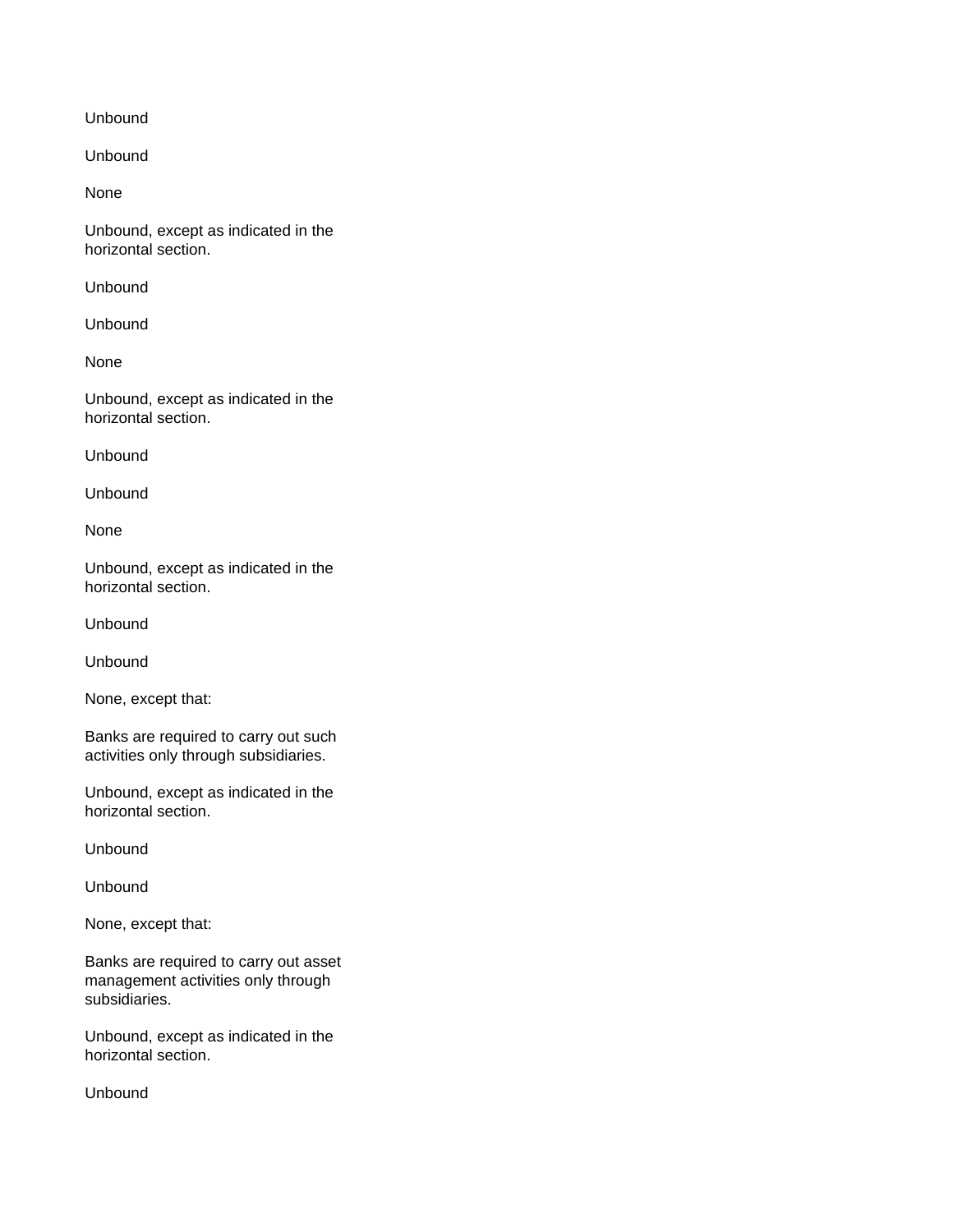### Unbound

Securities settlement and clearing services in the T.A. Stock Exchange are exclusively provided for the Stock Exchange members.

Unbound, except as indicated in the horizontal section.

None

None

None

Unbound, except as indicated in the horizontal section.

Unbound

Unbound

None

Unbound, except as indicated in the horizontal section.

Tourists exempt from V.A.T. on services given by hotels and paid in foreign currency.

None

Unbound except as indicated in the horizontal section.

None

None

None

Unbound\* **\*** Unbound due to lack of technical feasibility.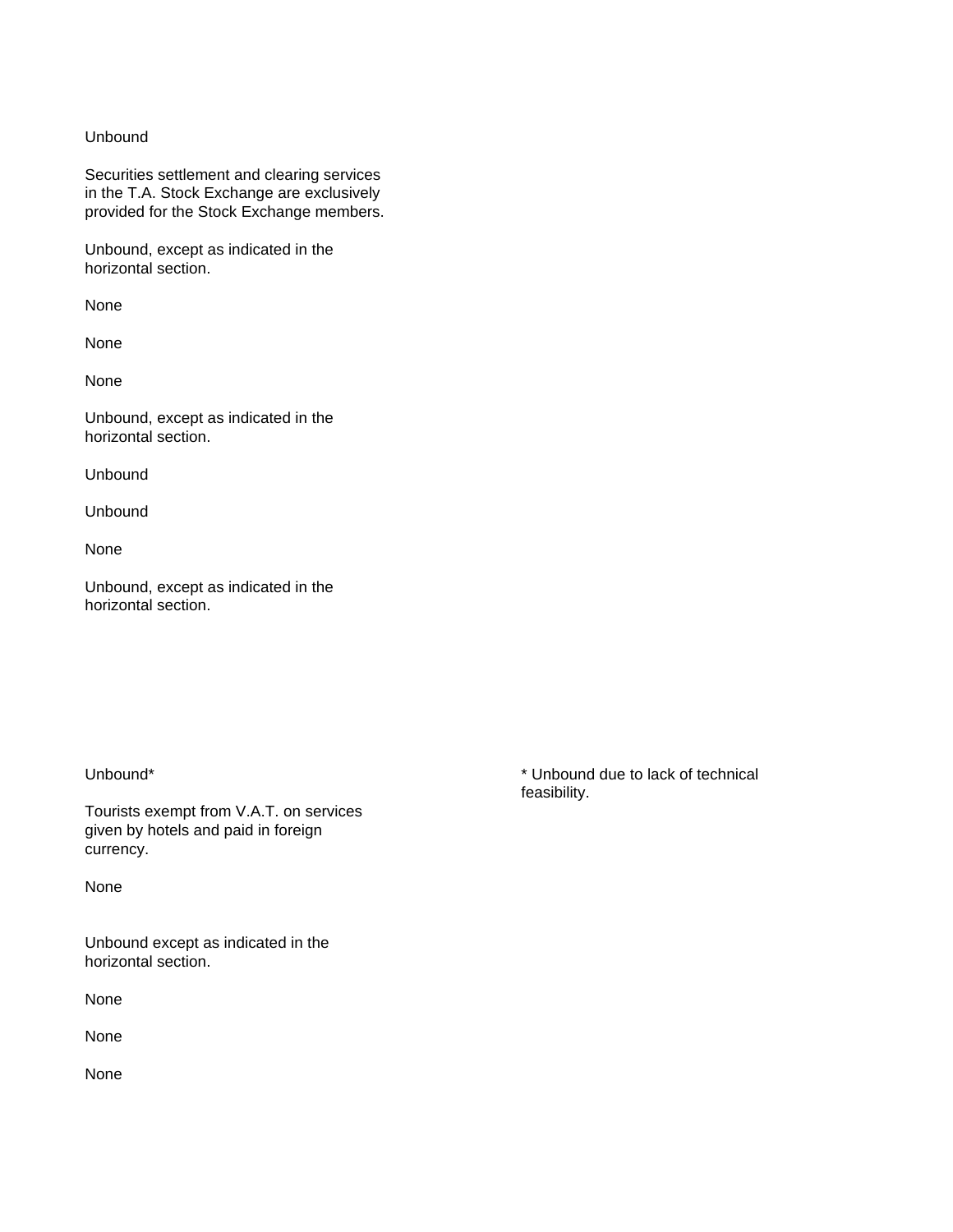Unbound except as indicated in the horizontal section.

Unbound

None

None

Unbound except as indicated in the horizontal section.

Not applicable

None

Israeli resident or citizen.

Unbound except as indicated in the horizontal section.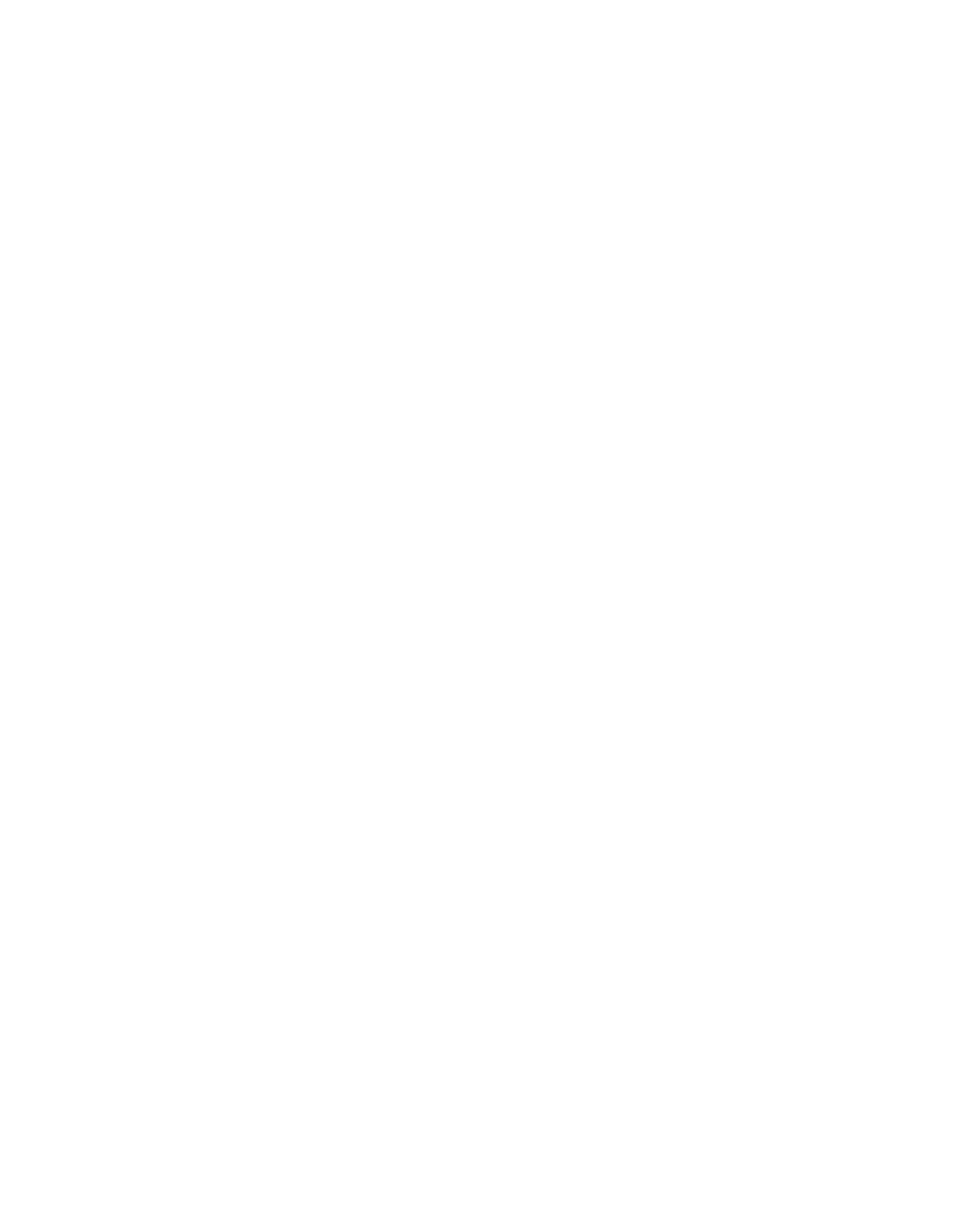nanent residents in Israel are ode 2) in certain Financial ermanent resident in Israel is a

nce of natural persons in Israel

ber does not signify a